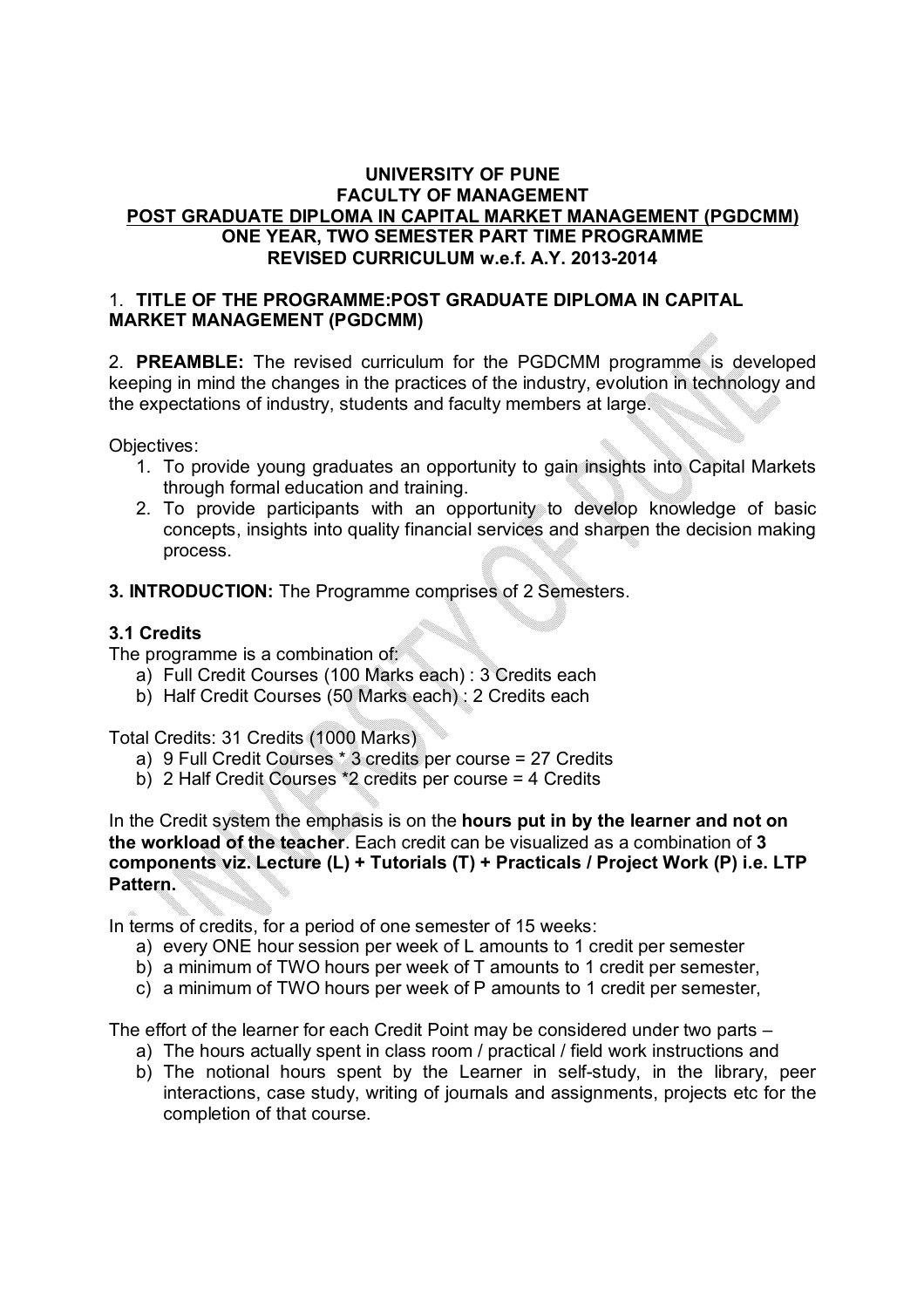*Teaching / learning sessions are to be interpreted in a broader perspective as follows:* 

- a) Teaching Learning Processes: Classroom sessions, Group Exercises, Seminars, Small Group Projects, etc.
- b) Evaluation: Tutorials, Class Tests, Presentations, Field work, Assignments, etc.

**3.2 Adoption of Credit and Grading System:** As per national and international trends, it is proposed to adopt the Credit and Grading System for the PGDCMM programme.

### **Salient features of the grading system:**

- 1. Learners are placed in ability bands that represent a range of scores. These ability bands may vary according to the number of categories for the classification of the performance of the learners. This ability range may be designated with alphabetical letters called as GRADE.
- 2. The system of awarding grades would provide a more realistic picture of learner's ability than the prevailing marking system.
- 3. Grading is a far more satisfactory method than the numerical marking system as it reflects an individual learner's performance in the form of a certain level of achievement.
- 4. The Grading system ensures natural classification in qualitative terms rather than quantitative terms since it expresses a range /band of scores to which a learner belongs such as O,A,B,C,D,E & F
- 5. The award of grades provides a permanent record of the learner's growth and development that might be helpful for institutions of higher education for allocating seats for prospective employers.
- 6. Grading does not require making fine distinctions in performance when no such distinctions actually exist.
- 7. It is based on a realistic concept of 'errors of measurement'.
- 8. Grades are relatively free from extraneous factors like difficulty of the examination, examiner bias, nature of the subject being examined, etc.
- 9. Grades can be interpreted easily and directly and can be used to prepare an accurate 'profile' of a learner'

**Basics of Credit and Grading System:** Grading, is a method of reporting the result of a learner's performance subsequent to his evaluation. It involves a set of alphabets which are clearly defined and designated and uniformly understood by all the stake holders. A properly introduced grading system not only provides for a comparison of the learners' performance but it also indicates the quality of performance with respect to the amount of efforts put in and the amount of knowledge acquired at the end of the course by the learners.

It is proposed to use the **Indirect and Absolute Credit and Grade Point System for the PGDCMM programme,** i.e. the assessment of individual Courses in the concerned examinations will be on the basis of marks, but the marks shall later be converted into Grades by some mechanism wherein the overall performance of the Learners can be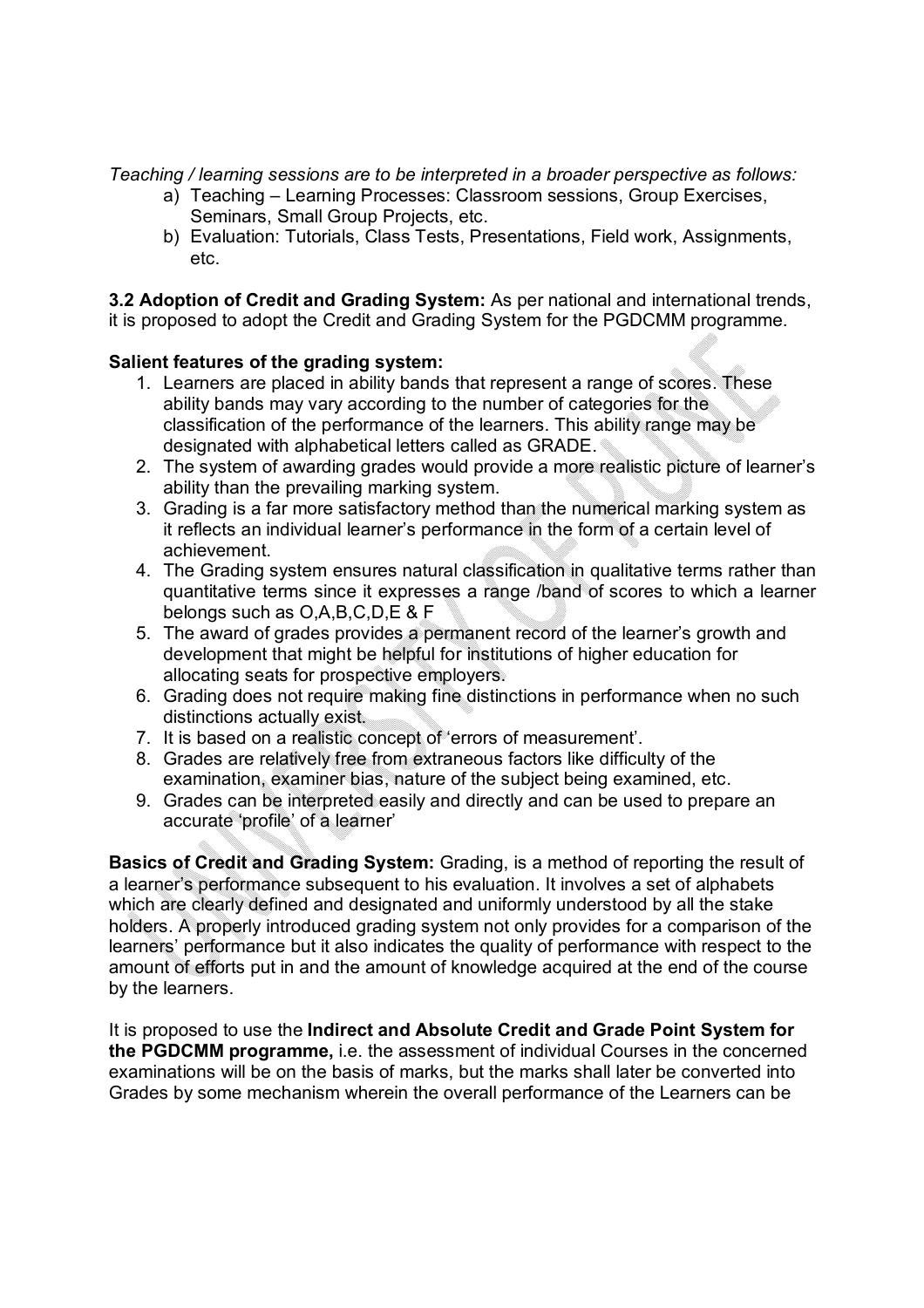reflected after considering the Credit Points for any given course. However, the **overall evaluation shall be designated in terms of Grade.**

**3.3 Session Duration:** Each teaching-learning, evaluation session shall be of 60 minutes.

**4. ELIGIBILITY:** A student seeking admission to this course must have the following qualifications:

- 1) Bachelor's degree of any statutory University or other recognized foreign university.
- 2) Any diploma awarded by Board of Technical Education of any State Government or Central Government (post SSC three years' Diploma with 2 years post Diploma experience or post HSC two years' Diploma with one year post Diploma experience)

### **5. EXAMINATION:**

**Pattern of Examination:** The evaluation scheme comprises of:

- a) University Evaluation (50 Marks)
- b) Concurrent Evaluation (50 Marks)

**5.1 University Evaluation:** There shall be University evaluation for each full credit course as per the time table announced by the University. There shall be a Written Examination (subjective – concept plus case study / application oriented type) for 50 marks by the University for each Full Credit Course.

**5.1.2 Instructions to External Paper Setters / Chairman / Examiners:** For University evaluation (Written Examination – subjective type of 50 marks) of each full credit course the question pattern shall be as follows:

Question Paper Pattern:-

1) There shall be five questions each of 10 marks.

2) All questions shall be compulsory with internal choice within the questions.

3) A Question may be subdivided into sub-questions a, b, c… and the allocation of marks depend on the weightage of the topic.

Questions shall be set to assess knowledge acquired, standard application of knowledge, application of knowledge in new situations, critical evaluation of knowledge and the ability to synthesize knowledge. The questions setter shall ensure that questions covering all skills are set. The questions setter shall also submit model answer and a detailed scheme of evaluation along with the question paper.

*The duration of written examination shall be 2 hours. Students shall be provided a single answer sheet of 16 pages. They must ensure that their responses fit within the provided answer sheet. Additional supplements shall not be provided.*

**5.2 Concurrent Evaluation:** There shall be Concurrent evaluation for 50 marks for each full credit course. Half credit courses shall be evaluated for 50 marks through Concurrent evaluation. As a part of concurrent evaluation the students shall be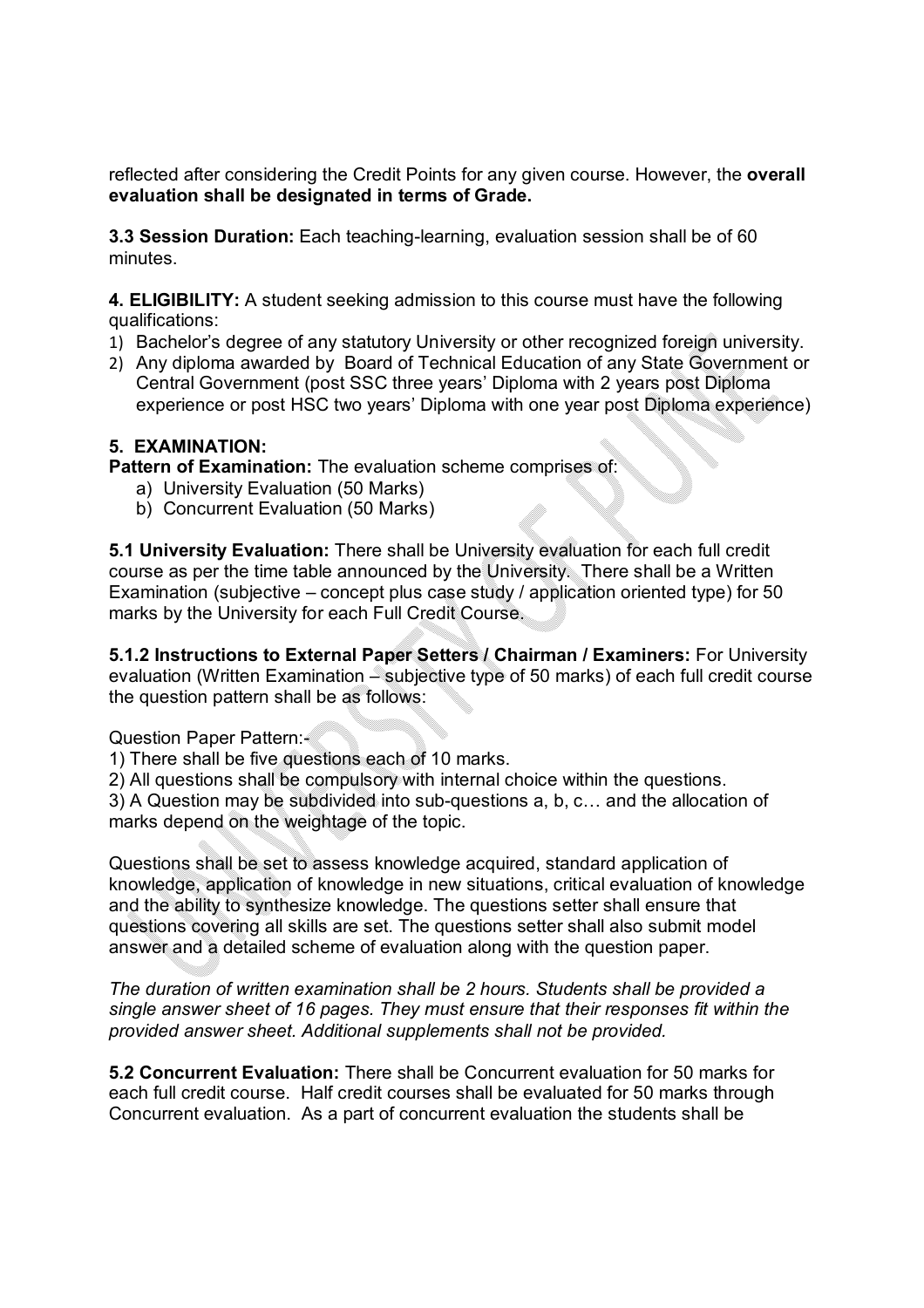*evaluated on a continuous basis* by the Institute to ensure that student learning takes place in a graded manner. *There shall be no University evaluation for half credit courses*.

Suggested components for Concurrent Evaluation (CE) are:

- 1. Case Study / Caselet / Situation Analysis (Group Activity or Individual Activity)
- 2. Class Test
- 3. Open Book Test
- 4. Field Visit / Study tour and report of the same
- 5. Small Group Project & Internal Viva-Voce
- 6. Learning Diary
- 7. Scrap Book
- 8. Group Discussion
- 9. Role Play / Story Telling
- 10.Individual Term Paper / Thematic Presentation
- 11.Written Home Assignment
- 12.Industry Analysis (Group Activity or Individual Activity)
- 13.Literature Review / Book Review
- 14.Model Development / Simulation Exercises (Group Activity or Individual Activity)
- 15.In-depth Viva
- 16.Quiz

Performance of the students in each component of the Concurrent Evaluation shall be communicated immediately to the students by the Institute by displaying them on the Institute's Notice Board/Website.

Detailed record of the Concurrent Evaluation shall be maintained by the Institute. The same shall be made available to the University, on demand.

Marks for the concurrent evaluation must be communicated by the Institute to the University before the commencement of relevant Semester end University Evaluation.

**5.3 Project:** During the Second Semester each student shall undertake a *Project*. The student shall submit a written structured report based on work done during this period.

Project may be research project – based on primary / secondary data or may be an operational assignment involving working by the student on a given task / assignment / project / etc. in an organization / industry.

Since most students enrolled for the PGDCMM programme are expected to be working students, such working students may complete the Project at their workplace.

The report should be well documented and supported by –

- 1. Executive Summary
- 2. Organizational profile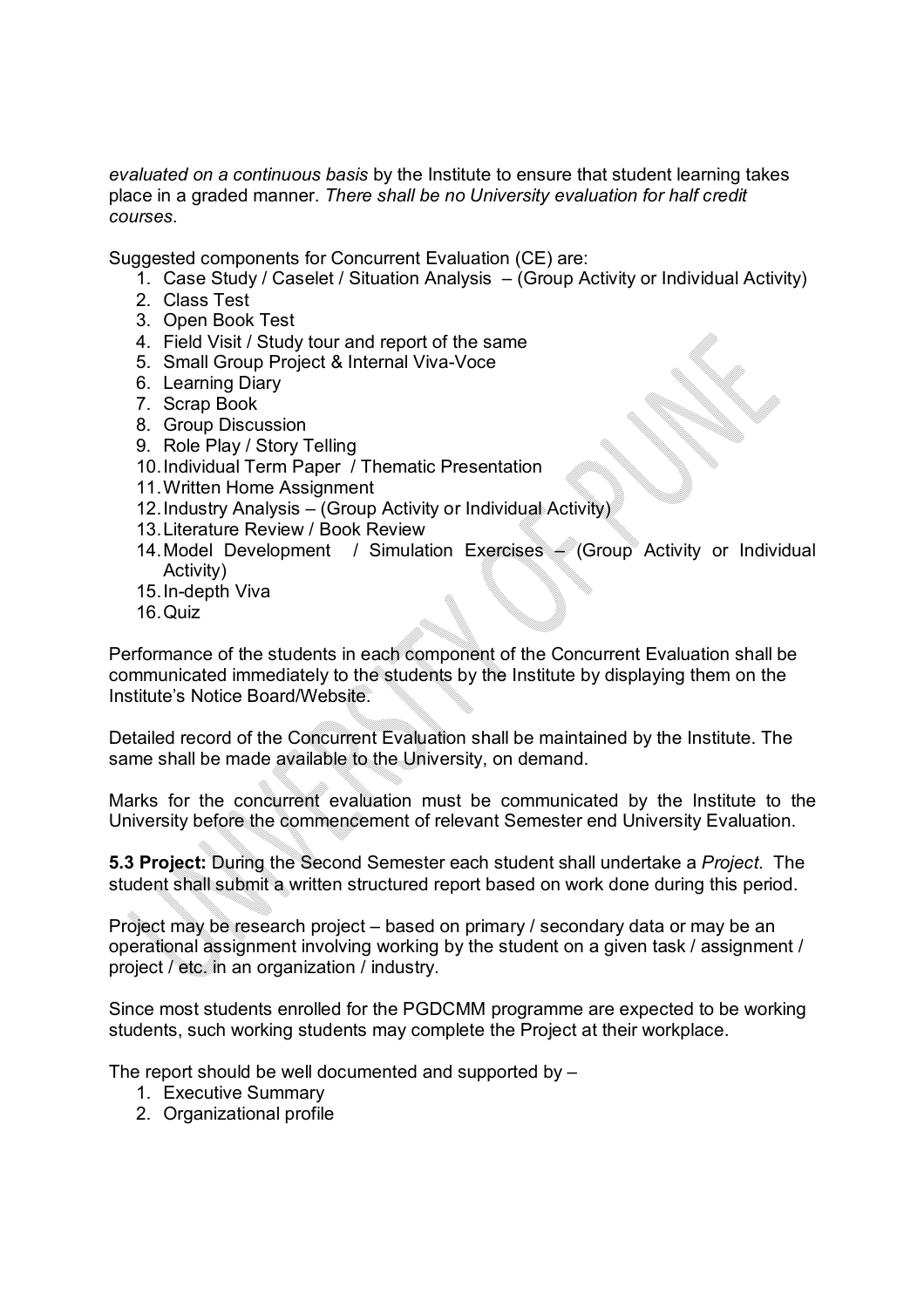- 3. Outline of the problem/task undertaken
- 4. Research methodology & data analysis (in case of research projects)
- 5. Relevant activity charts, tables, graphs, diagrams,
- 6. Learning of the student through the project
- 7. Contribution to the host organization
- 8. References in appropriate styles.

It should reflect the nature and quantum of work undertaken by the student. *The learning outcomes and utility to the organization must be specifically highlighted.* The completion of the Project shall be certified by the Faculty Guide & approved by the Director of the Institute. The external organization shall also certify the Project work.

The student shall submit **TWO hard copies & one soft copy (CD)** of the project report before 31<sup>st</sup> March in Sem II.

*In the interest of environmental considerations, students are encouraged to print their project reports on both faces of the paper.*

There shall be an external viva-voce for the Project for 100 marks. The examiner's panel for the same shall include one external faculty member nominated by the University and one internal faculty member nominated by the Director.

The External viva-voce panel shall evaluate the project based on:

- 1. Actual work undertaken by the student
- 2. Student's understanding of the organization and business environment
- 3. Outcome of the project
- 4. Utility of the project to the organization
- 5. Basic analytical capabilities

Copies of Project report and records of evaluation shall be maintained by the Institute for a period of 3 academic years.

**5.4 Standard of Passing:** Every candidate must secure atleast Grade E in Concurrent Evaluation as well as University Examination as separate heads of passing for each course.

#### **Diploma Requirements:**

- a) **Earned Credits:** The Diploma requirements for the PGDCMM programme is completion of 31 earned credits.
- b) **Final Grade Point Requirement:** A student must obtain the Final Grade Point of a minimum of 00.50 to be eligible for award of the PGDCMM diploma.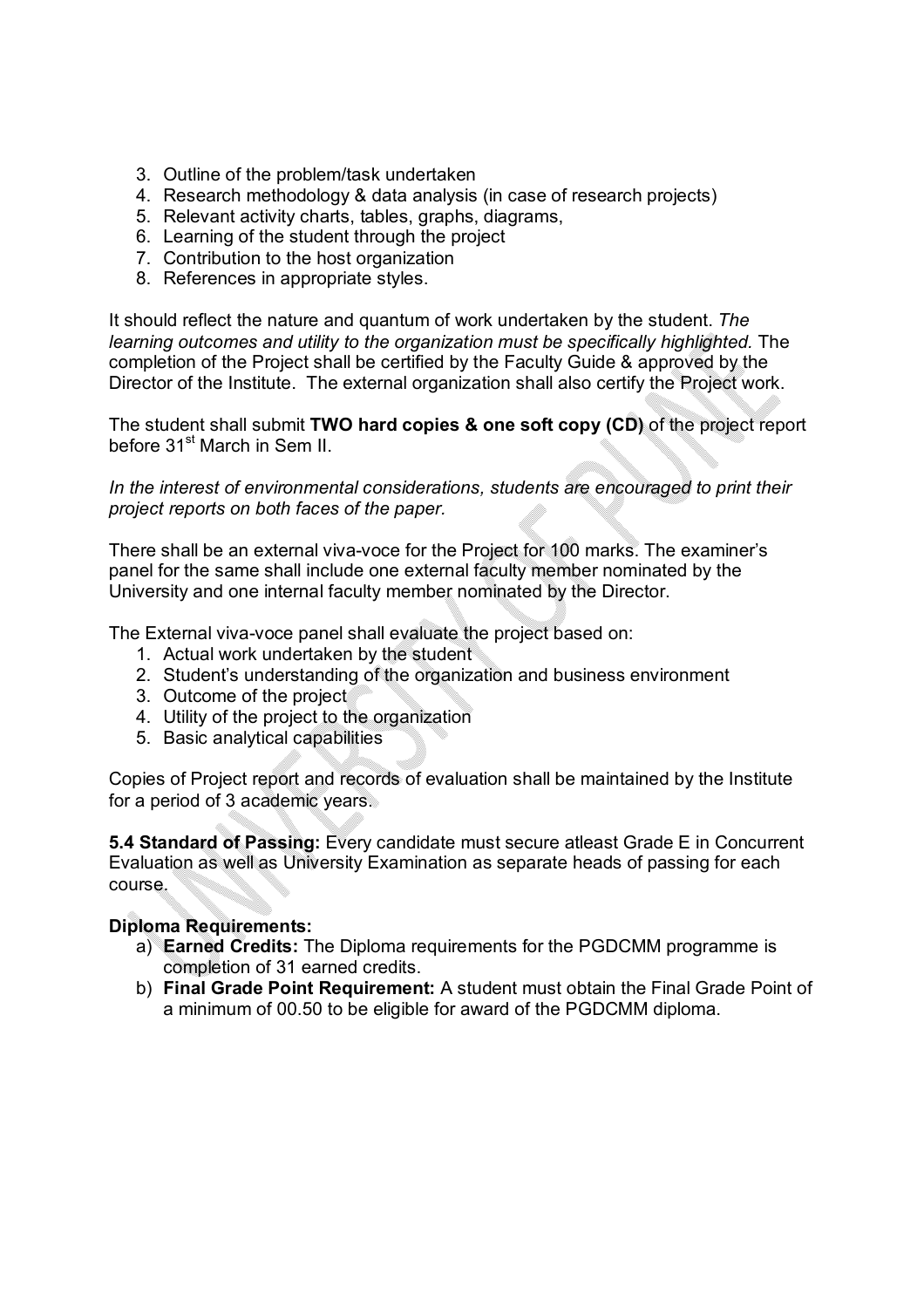**5.4.1 Conversion of Marks to Grade Points & Grades:** The marks shall be converted to grade points and grades using Table I below.

|         | . <i>. .</i> |                     |                    |  |  |
|---------|--------------|---------------------|--------------------|--|--|
| Sr. No. | <b>Marks</b> | Grade               | <b>Grade Point</b> |  |  |
|         | $100 - 75$   | $O$ – Outstanding   | 06                 |  |  |
| 2       | $74 - 65$    | A - Very Good       | 05                 |  |  |
| 3       | 64 - 55      | $B - Good$          | 04                 |  |  |
|         | $54 - 50$    | $C - Average$       | 03                 |  |  |
| 5       | $49 - 45$    | $D - S$ atisfactory | 02                 |  |  |
| 6       | $44 - 40$    | $E - Pass$          | 01                 |  |  |
|         | $39 - 0$     | $F - Fail$          | 00                 |  |  |

# **Table I: Points Grading System**

The description of the final grades shall be as follows:

# **O: Outstanding (Excellent Analysis of the topic - 75% and above)**

Accurate knowledge of the primary material, wide range of reading, logical development of ideas, originality in approaching the subject. Neat and systematic organization of content, elegant and lucid style.

### **A: Very Good (Excellent Analysis of the topic - 65 to 74 %)**

Accurate knowledge of the primary material, acquaintance with seminal publications, logical development of ideas. Neat and systematic organization of content, effective and clear expression.

### **B : Good (Good Analysis and treatment of the topic - 55 to 64 %)**

Basic knowledge of the primary material, logical development of ideas. Neat and systematic organization of content, effective and clear expression.

### **C : Average (Some important points covered – 50 to 54%)**

Basic knowledge of the primary material, logical development of ideas. Neat and systematic organization of content, good language or clear expression.

#### **D: Satisfactory (Some points discussed – 45 to 49%)**

Basic knowledge of the primary material, some organization of content, acceptable language or expression.

### **E: Pass (Any two of the above – 40 to 44%)**

### **F: Fail (None of the above – 0 to 39%)**

### **The performance of a student will be evaluated in terms of two indices, viz.**

- a) *Semester Grade Point Average (SGPA)* which is the Grade Point Average for a semester
- b) *Cumulative Grade Point Average (CGPA)* which is the Grade Point Average for all the completed semesters at any point in time.

**Semester Grade Point Average (SGPA):** At the end of each semester, SGPA is calculated as the weighted average of GPI of all courses in the current semester in which the student has passed, the weights being the credit values of respective courses.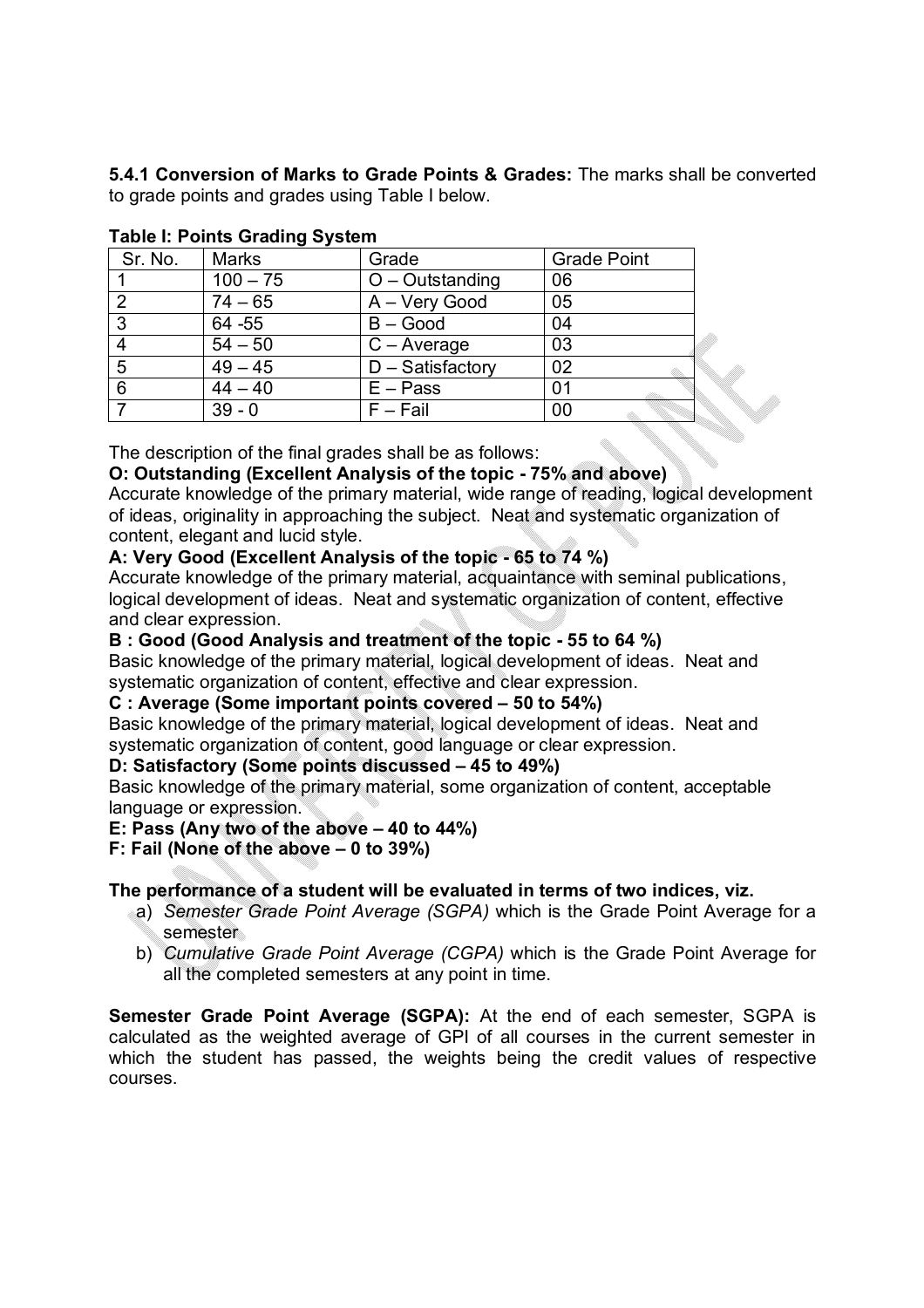**SGPA =** Grade Points divided by the summation of Credits of all Courses.

$$
SGPA = \frac{\sum \{C * GPI\}}{\sum C}
$$

for a semester.

Where GPI is the Grade and C is credit for the respective Course.

**Cumulative Grade Point Average (CGPA):** Cumulative Grade Point Average (CGPA) is the grade point average for all completed semesters. CGPA is calculated as the weighted average of all GPI of all courses in which the student has passed up to the current semester.

**Cumulative Grade Point Average (CGPA) for the Entire Course**

$$
CGPA = \frac{\sum \{C * GPI\}}{\sum C}
$$

for all semesters taken together.

Where GPI is the Grade and C is credit for the respective Course.

### IMPORTANT NOTE:

If a student secures F grade in either or both of Concurrent Evaluation or University Evaluation for a particular course his /her credits earned for that course shall be ZERO.

**5.5 Scaling Down of Concurrent Evaluation Scores:** The marks obtained by the student for the Concurrent Evaluation components conducted by the Institute, in the Full Credit Courses, in Sem I and Sem II, shall be scaled down, to the required extent, if such percentage of marks are more than 20% of the marks scored in the University Examination for the respective course.

The marks obtained by the student in Half Credit Courses are not subject to scaling down.

**5.6 Attendance:** The student must meet the requirement of 75% attendance per semester per course for granting the term. The Director shall have the right to withhold the student from appearing for examination of a specific course if the above requirement is not fulfilled.

**5.7 ATKT Rules:** Candidate has to earn credits for a course in not more than 4 attempts. Admission for the PGDCMM programme shall be valid for 3 Academic Years.

**5.8 Award of Grade Cards:** The University of Pune under its seal shall issue to the student a grade card on completion of each semester. The final Grade Card issued at the end of the final semester shall contain the details of all courses taken during the entire programme for obtaining the degree.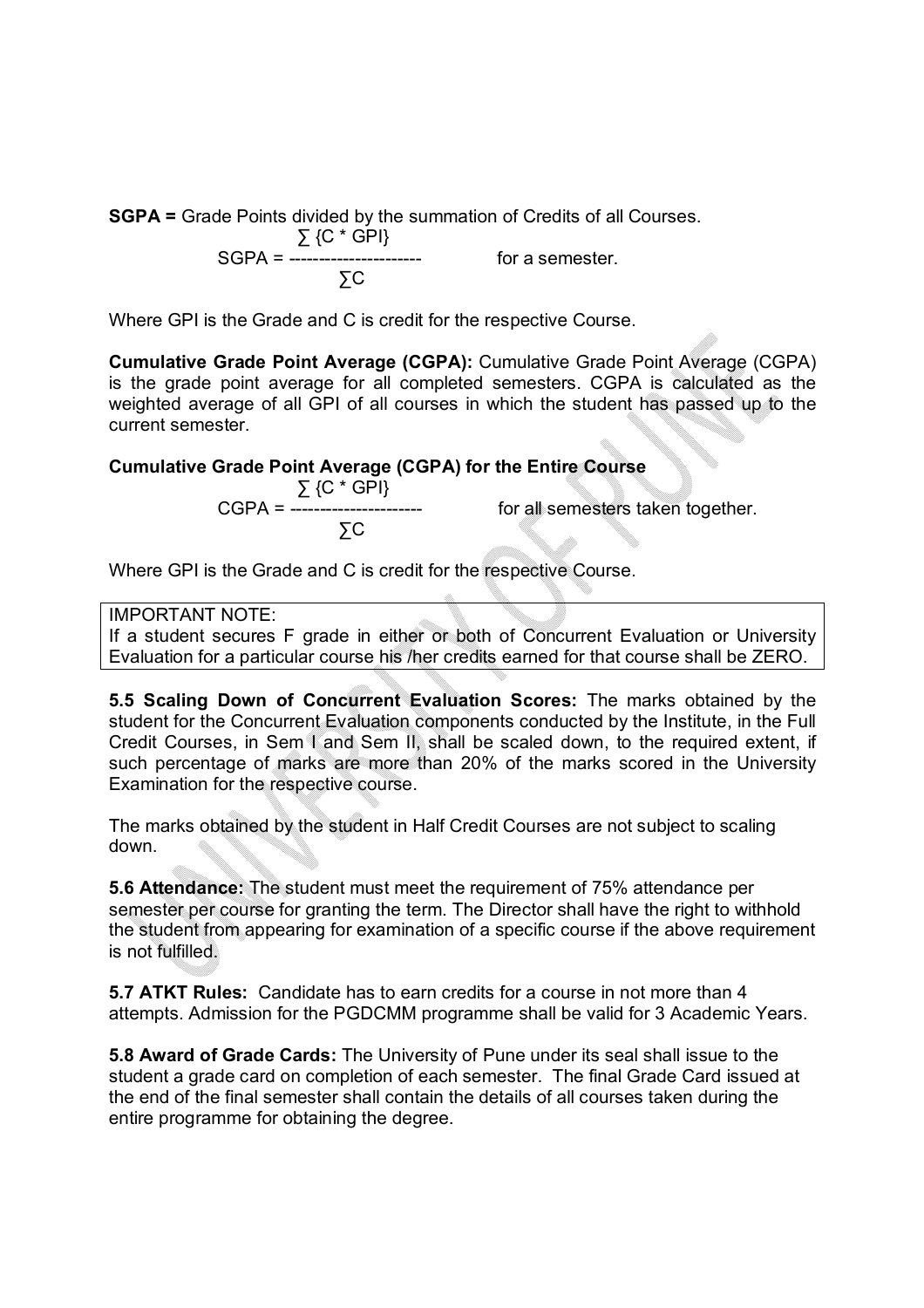**Final Grades:** After calculating the SGPA for an individual semester and the CGPA for entire programme, the value shall be matched with the grade in the Final Grade Points Table (as per Table II) and expressed as a single designated GRADE such as O, A, B, C,D,E,F.

| Sr. No.        | <b>Grade Points</b> | Grade               |  |  |  |  |
|----------------|---------------------|---------------------|--|--|--|--|
|                | 05.00 to 6.00       | O - Outstanding     |  |  |  |  |
| 2              | 04.50 to 04.99      | A - Very Good       |  |  |  |  |
| $\overline{3}$ | 03.50 to 04.49      | $B - Good$          |  |  |  |  |
| $\overline{4}$ | 02.50 to 03.49      | $C - Average$       |  |  |  |  |
| $\overline{5}$ | 01.50 to 02.49      | $D - S$ atisfactory |  |  |  |  |
| 6              | 00.50 to 01.49      | $E - Pass$          |  |  |  |  |
| 7              | 00.00 to 00.49      | $F - Fail$          |  |  |  |  |

# **Table II: Final Grade Points**

A student who secures grade E or above in a course is said to have completed /earned the credits assigned to the course. A student who has completed the minimum 31 credits required for the PGDCMM programme shall be declared to have completed the programme.

### NOTE:

The Grade Card for the final semester shall indicate the following, amongst other details:

- a) Grades for concurrent and university evaluation, separately, for all courses offered by the student during the entire programme along with the grade for the total score.
- b) SGPA for each semester.
- c) CGPA for final semester.
- d) Total Marks Scored out of Maximum Marks for the entire programme, with break-up of Marks Scored in Concurrent Evaluation and University Evaluation.
- e) Marks scored shall not be recorded on the Grade Card for intermediate semesters.
- f) The grade card shall also show the 7 point scale and the formula to convert GPI, SGPA, and/or CGPA to percent marks.
- g) The final GPA shall not be printed unless the student earns the minimum 31 credits required for earning the PGDCMM diploma.
- h) B Grade is equivalent to atleast 55% marks.
- i) If the GPA is higher than the indicated upper limit in the three decimal digit, then the student may be awarded higher final grade e.g. a student getting a GPA of 4.492 may be awarded grade A.

**5.9 External Students:** There is no provision of external students.

**5.10 Verification / Revaluation:** Students can avail the verification / revaluation facility as per the prevailing policy, guidelines and norms of the University of Pune.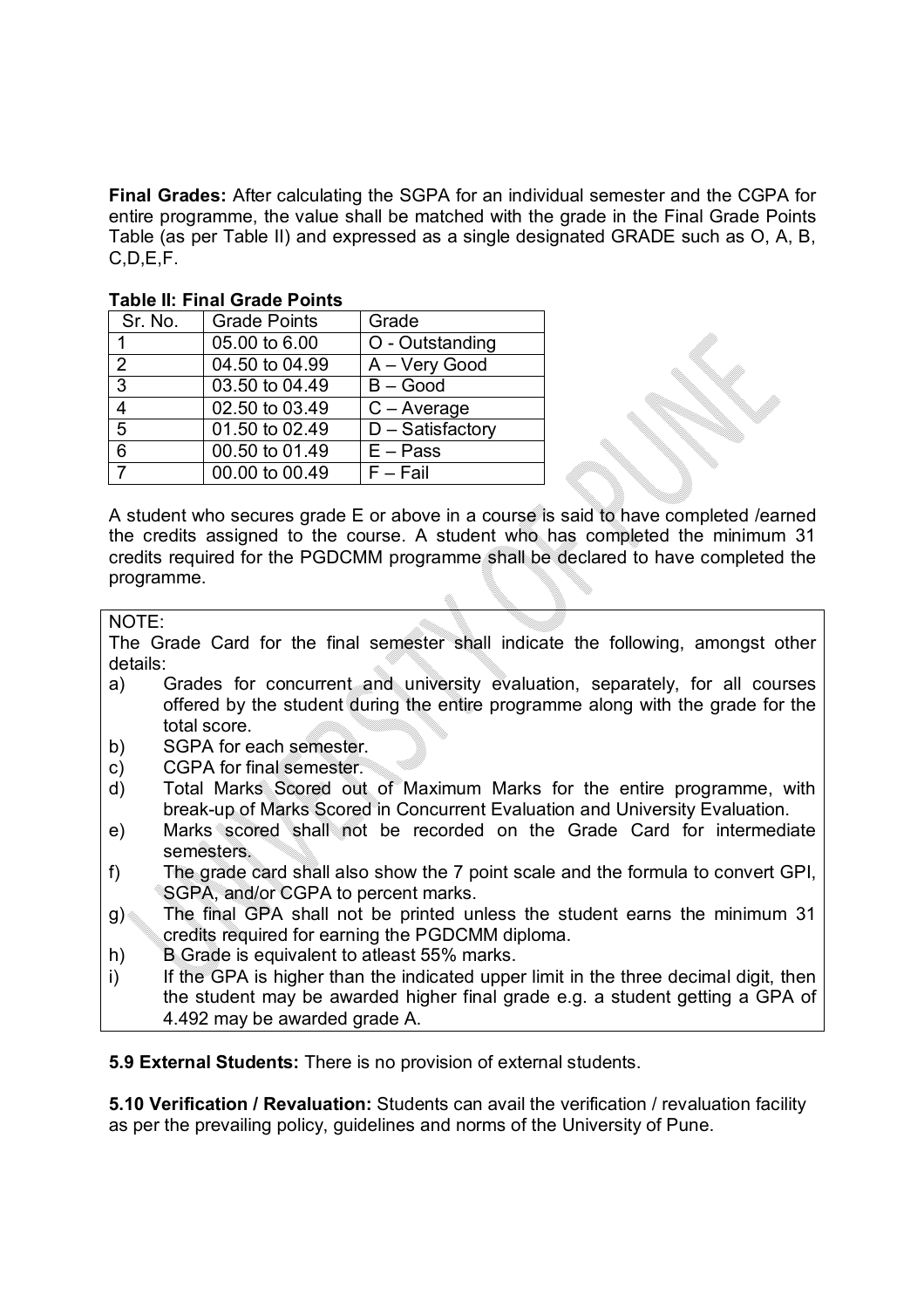### **6. STRUCTURE OF THE PROGRAMME:** The programme is a combination of:

- a) Full Credit Courses (100 Marks each) : 3 Credits each
- b) Half Credit Courses (50 Marks each) : 2 Credits each

### **Spread of Full & Half Credit Courses:**

| Semester |            | Full Credit Courses (100   Half Credit Courses (50   Total Courses (C |           |
|----------|------------|-----------------------------------------------------------------------|-----------|
|          | Marks) (A) | Marks) (B)                                                            | $= A + B$ |
|          |            |                                                                       |           |
|          |            |                                                                       |           |
| Total    |            |                                                                       |           |

The programme has 9 Full Credit Courses (100 Marks each) and of 3 Credits each.

The programme has 2 Half Credit Courses (50 Marks each) and of 2 Credits each. Thus the entire programme has 11 Courses of 31 credits in all.

#### **6.1 Programme Structure for Post Graduate Diploma In Capital Market Management (PGDCMM)**

| <b>Semester I</b> |                           |            |                   |       |         |  |
|-------------------|---------------------------|------------|-------------------|-------|---------|--|
| Course            |                           | Concurrent | <b>University</b> |       |         |  |
| Code              | Course                    | Evaluation | Evaluation        | Total | Credits |  |
| 101               | <b>Corporate Finance</b>  | 50         | 50                | 100   | 3       |  |
| 102               | Money & Capital Markets   | 50         | 50                | 100   | 3       |  |
| 103               | Income Tax - Part         |            |                   |       |         |  |
|                   | <b>Personal Taxation</b>  | 50         | 50                | 100   |         |  |
| 104               | Income Tax - Part II -    |            |                   |       |         |  |
|                   | <b>Corporate Taxation</b> | 50         | 50                | 100   |         |  |
| 105               | Financial Instruments and |            |                   |       |         |  |
|                   | <b>Derivatives</b>        | 50         | 0                 | 50    |         |  |
| 106               | Merchant Banking and      |            |                   |       |         |  |
|                   | <b>Financial Services</b> | 50         | 0                 | 50    |         |  |
|                   | TOTAL                     | 300        | 200               | 500   | 16      |  |

|                                       | Semester II                 |            |            |       |         |
|---------------------------------------|-----------------------------|------------|------------|-------|---------|
| Course                                |                             | Concurrent | University |       |         |
| Code                                  | Course                      | Evaluation | Evaluation | Total | Credits |
|                                       | 201 Financial Regulatory    |            |            |       |         |
|                                       | Framework                   | 50         | 50         | 100   |         |
| Wealth & Portfolio<br>202             |                             |            |            |       |         |
|                                       | Management                  | 50         | 50         | 100   |         |
| <b>International Financial</b><br>203 |                             |            |            |       |         |
|                                       | Management                  | 50         | 50         | 100   | 3       |
| 204                                   | <b>Equity Research with</b> |            |            |       |         |
|                                       | <b>Financial Modeling</b>   | 50         | 50         | 100   |         |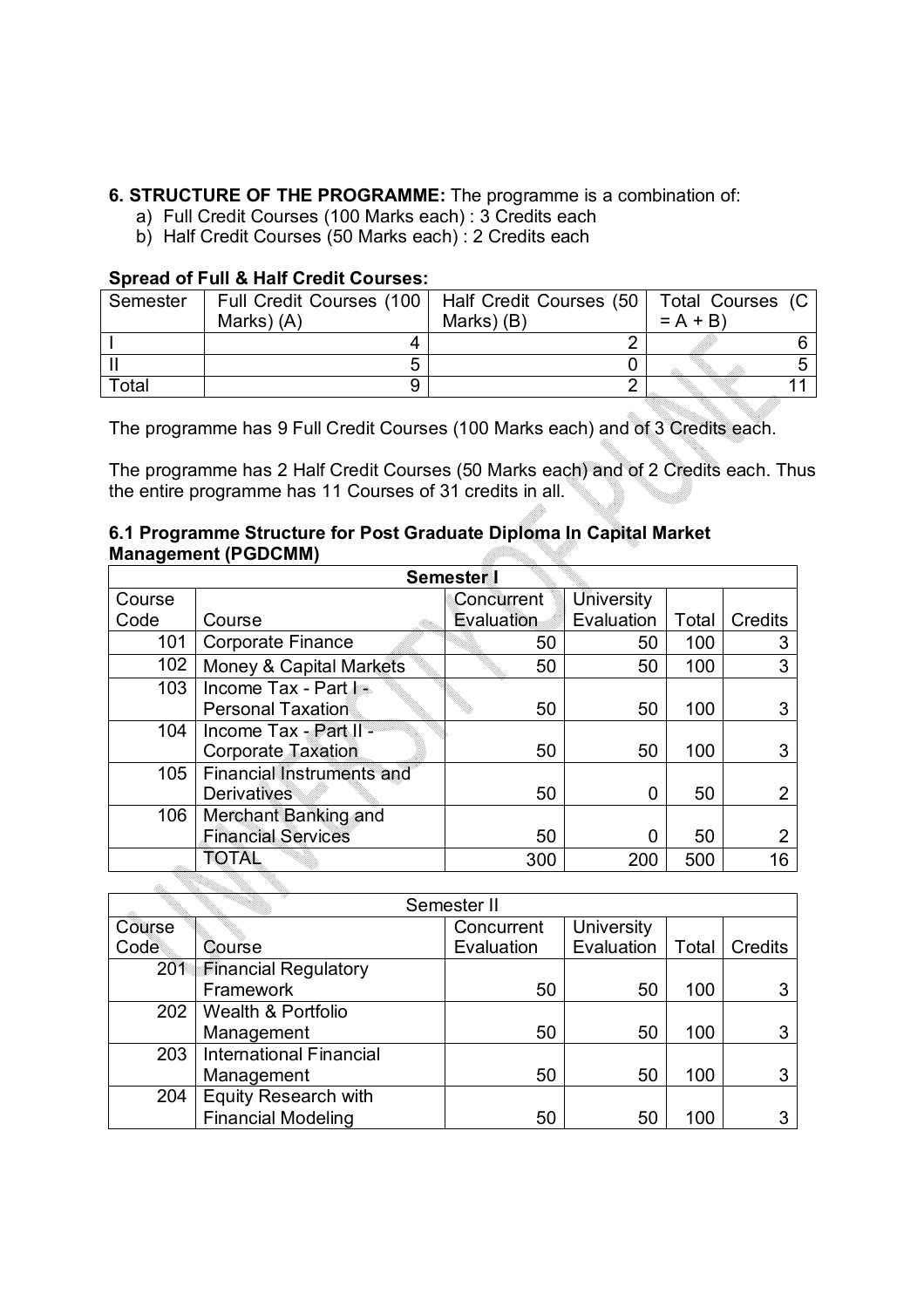| 205   Project Work | 00  | 100 | 100 |  |
|--------------------|-----|-----|-----|--|
| <b>TOTAL</b>       | 200 | 300 | 500 |  |

**6.2 Medium of Instruction:** The medium of Instruction & Evaluation shall be English.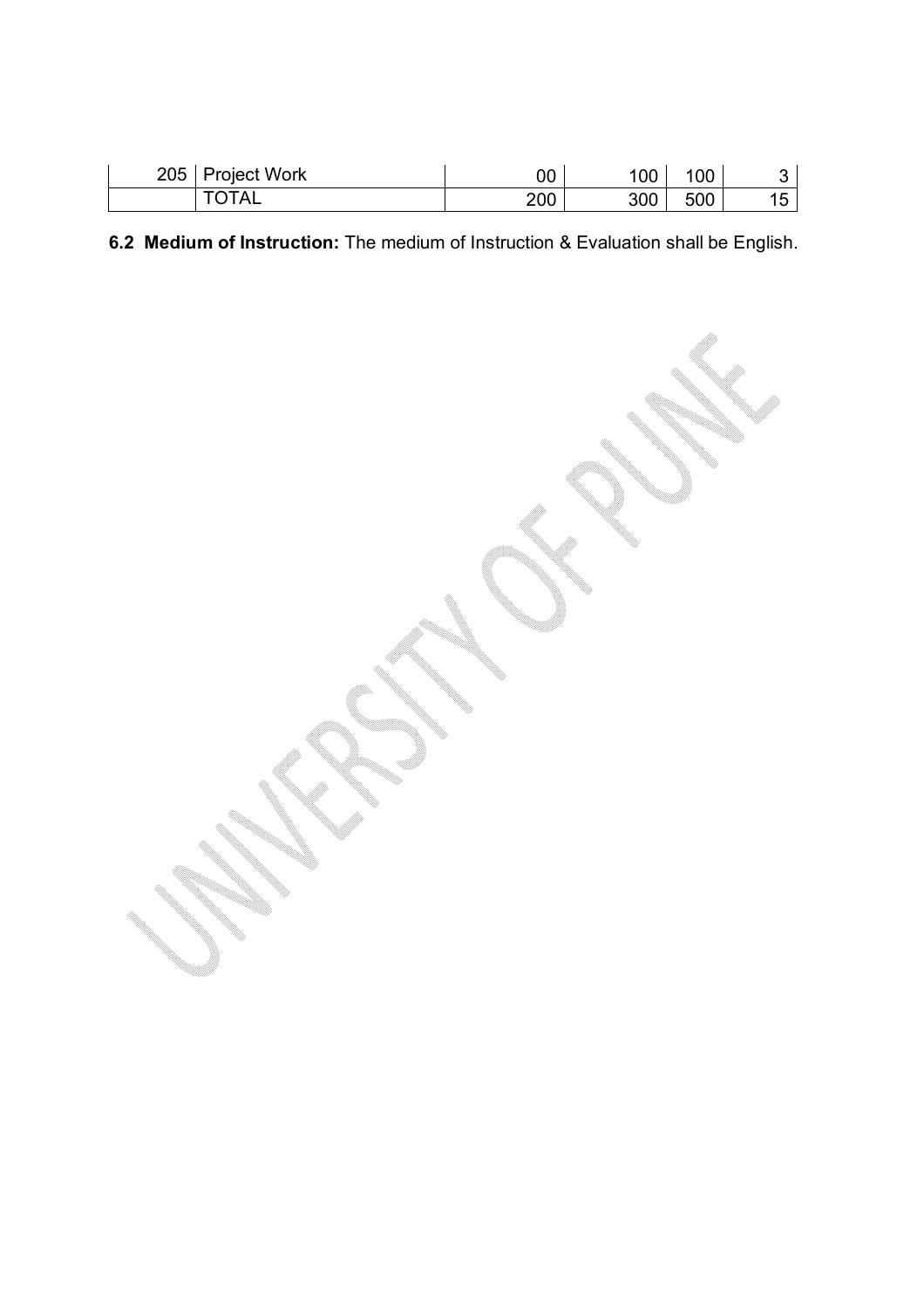# **7. EQUIVALENCE OF PREVIOUS SYLLABUS WITH THE REVISED SYLLABUS:**

The equivalence of the previous syllabus with the revised syllabus is provided below.

|     | <b>Existing Pattern</b>                     |     | <b>Revised Pattern</b>                           |
|-----|---------------------------------------------|-----|--------------------------------------------------|
|     | <b>SEMESTER I</b>                           |     |                                                  |
| 101 | Management Principles &<br><b>Practices</b> | 101 | <b>Corporate Finance</b>                         |
| 102 | Market of new issues                        | 102 | Money & Capital Markets                          |
| 103 | <b>Secondary Markets</b>                    | 105 | Financial Instruments &<br><b>Derivatives</b>    |
| 104 | <b>Investment Analysis</b>                  | 204 | <b>Equity Research and Financial</b><br>Modeling |
| 105 | Portfolio Theory and Management             | 202 | Wealth & Portfolio Management                    |
| 106 | <b>Project Report</b>                       | 205 | <b>Project Work</b>                              |

**8. UNIVERSITY TERMS:** The dates for the commencement and conclusion of the first and the second terms shall be as determined by the University Authorities. The terms can be kept only by duly admitted students. The present relevant ordinances pertaining to grant of terms will be applicable.

**9. Course wise detailed syllabus:** Course wise detailed syllabus along with recommended text books, reference books, websites, journals, etc. is provided in Annexure I.

*Note:* 

- *1. In the detailed syllabus, Number of Sessions indicated are as follows: 7 + 1 indicates 7 teaching sessions and 1 evaluation sessions. Kindly note that the numbers indicated are indicative and not prescriptive.*
- *2. Faculty members and students should refer to the latest edition of the relevant books, wherever such latest editions are available.*

**10. Teaching Faculty:** Besides full time faculty members, Part time, adjunct, and visiting faculty members should be invited to conduct the professional courses. Faculty should normally satisfy one of the following criteria:

(a) Master's degree of recognized University of a subject in question or Professional qualifications such as C.A.,I. C.W.A., C.S. etc.

(b) Master's Degree of recognized University in any faculty with at least two years professional experience related to given subject .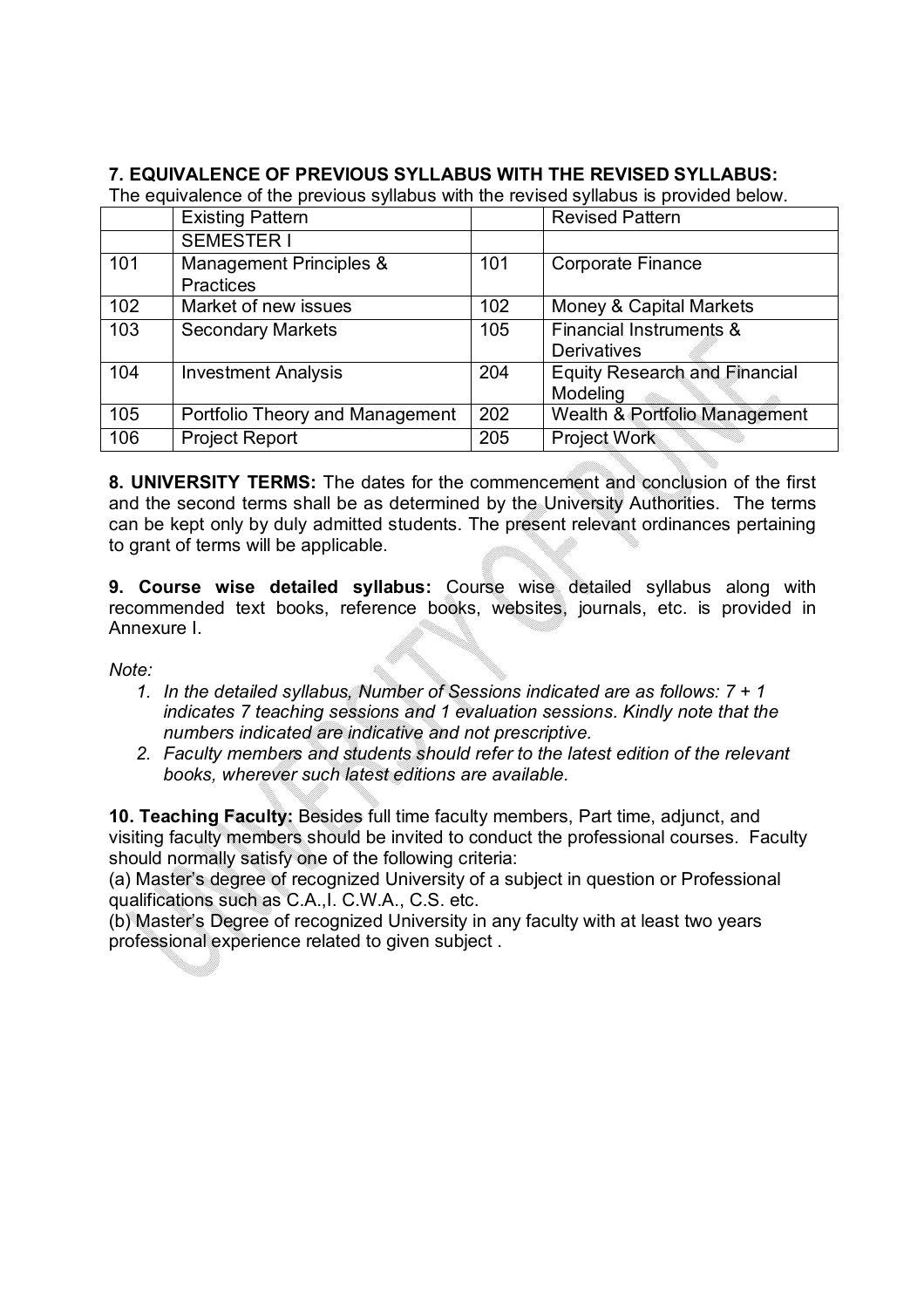# ANNEXURE I

| Semester     |                          | Credits     |                           |
|--------------|--------------------------|-------------|---------------------------|
| Course Code  | 101                      | Course Type | <b>Full Credit Course</b> |
| Course Title | <b>Corporate Finance</b> |             |                           |

| <b>Course Objectives:</b>                                                          |  |  |  |  |  |
|------------------------------------------------------------------------------------|--|--|--|--|--|
| 1 To acquaint students with treatment of various concepts and tools and techniques |  |  |  |  |  |
| used in Financial Management                                                       |  |  |  |  |  |
| 2   To highlight the importance of various decision making areas of financial      |  |  |  |  |  |
| management                                                                         |  |  |  |  |  |

| <b>Unit</b>    | <b>Contents</b>                                                                                                                  | <b>Number</b>           |
|----------------|----------------------------------------------------------------------------------------------------------------------------------|-------------------------|
| <b>Numb</b>    |                                                                                                                                  | of                      |
| <b>er</b>      |                                                                                                                                  | <b>Session</b>          |
|                |                                                                                                                                  | <sub>S</sub><br>$7 + 1$ |
| $\mathbf{1}$   | <b>Understanding Financial Statements of corporate organizations</b><br><b>Financial Statement Analysis using ratio analysis</b> |                         |
|                | <b>Introduction to Cash Flow Statement</b>                                                                                       |                         |
|                | Shareholder Wealth Maximization or Profit Maximization                                                                           |                         |
|                | <b>Investment, Financing and Dividend Decisions</b>                                                                              |                         |
|                | Organization of Finance Function                                                                                                 |                         |
| $\overline{2}$ | <b>Capital Expenditure Decisions</b>                                                                                             | $7 + 1$                 |
|                | Time Value of Money, Discounting, Compounding, Payback,                                                                          |                         |
|                | Accounting Rate of Return, NPV, IRR; their use for CAPEX                                                                         |                         |
|                | decisions                                                                                                                        |                         |
|                | Cost of Capital - Cost of Debt, Preference Shares, Equity;                                                                       |                         |
|                | <b>Weighted Average Cost of Capital</b>                                                                                          |                         |
| 3              | <b>Long Term Financing</b>                                                                                                       | $7 + 1$                 |
|                | Sources of Long Term Finance                                                                                                     |                         |
|                | <b>Capital Structure and Dividend Policies</b>                                                                                   |                         |
|                | Capital Structure and Firm Value; Traditional, Modigliani Miller                                                                 |                         |
|                | and Other Theories                                                                                                               |                         |
|                | Capital Structure Decision in Practice; (to be studied through                                                                   |                         |
|                | case studies)<br>Dividend Policy and Firm Value; Dividend Decisions,                                                             |                         |
|                | alternative forms of returning cash to shareholders (such as                                                                     |                         |
|                | Bonus Shares, Share Splits etc)                                                                                                  |                         |
| 4              | <b>Working Capital Management</b>                                                                                                | $7 + 1$                 |
|                |                                                                                                                                  |                         |
|                | Measurement and Financing of Gross and Net working capital                                                                       |                         |
| 5              | <b>Corporate Restructuring and Value Creation</b>                                                                                | $7 + 1$                 |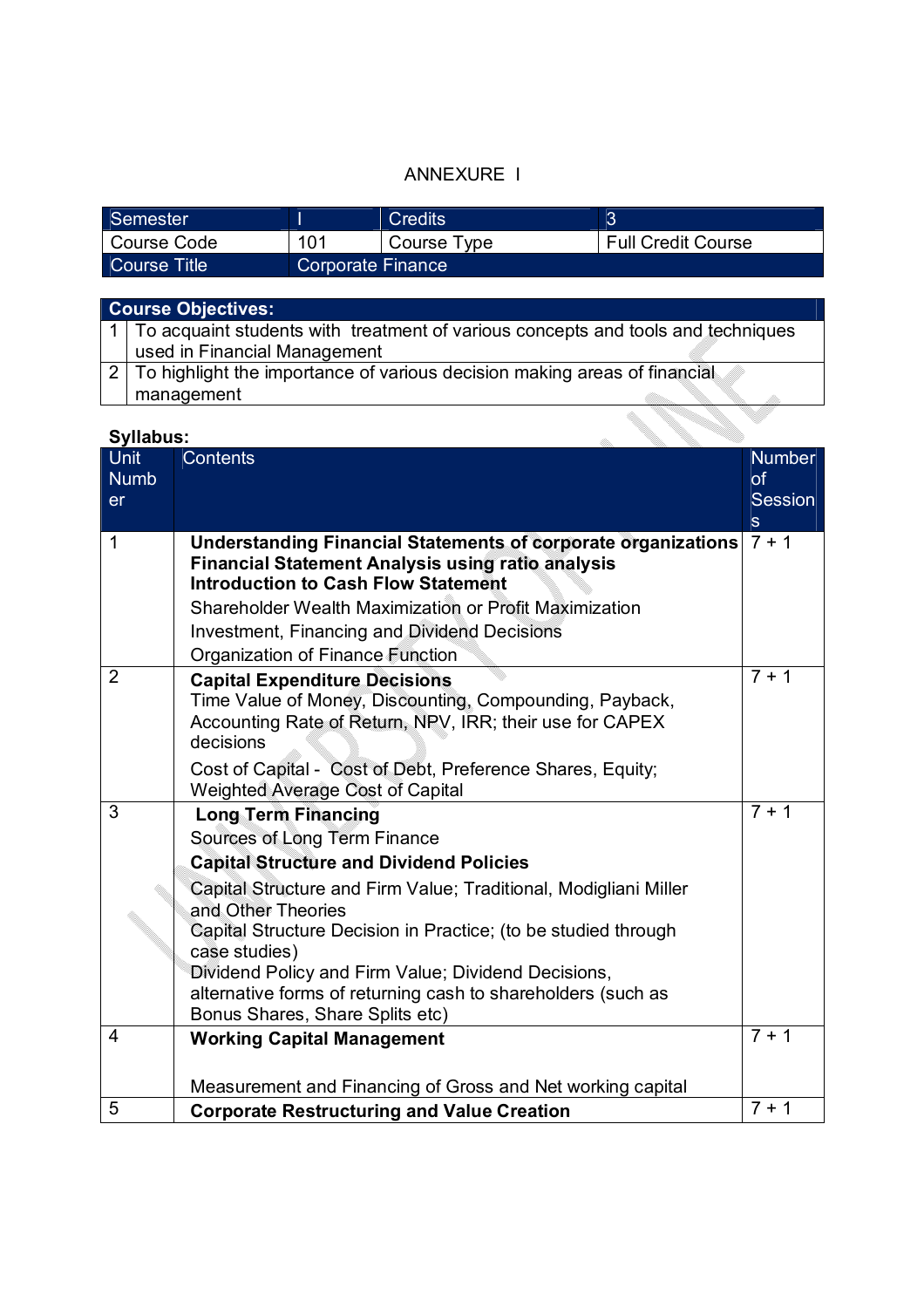| Corporate Valuation - Introduction to Adjusted Book Value |
|-----------------------------------------------------------|
| Approach and DCF Approach                                 |
| Economic Value Added and Market Value Added               |
| Introduction to Mergers, acquisitions and Restructuring   |

#### **Note:** 1

▓

The depth of each of the topics covered should be to the extent of creating conceptual clarity. The students are expected to solve numerical problems on the following topics.

Topic numbers: Ratio analysis, Capital Expenditure Decision, Working Capital Management, Economic Value Added, Market Value Added Case Study approach is recommended.

| <b>Learning Resources:</b> |                                                          |  |
|----------------------------|----------------------------------------------------------|--|
| <b>Text Books</b>          | Advanced Financial Management - Dr. N.M. Vechalekar      |  |
|                            |                                                          |  |
| Reference                  | 1. Financial Management- I. M. Pandey                    |  |
| <b>Books</b>               | 2. Financial Management, Theory and Practice - Prasanna  |  |
|                            | Chandra,                                                 |  |
|                            | 3. Financial Management: Khan and Jain                   |  |
|                            | 4. Corporation Finance: S.C.Kuchhal                      |  |
| Supplementa                | Corporate Finance, Theory and Practice, AswathDamodaran, |  |
| ry Reading                 |                                                          |  |
|                            |                                                          |  |
| Websites                   | NSE, BSE                                                 |  |
|                            |                                                          |  |
|                            | Indian Journal of Finance                                |  |
|                            | <b>ICFAI Journals on Finance</b>                         |  |
|                            | Material<br>Journals                                     |  |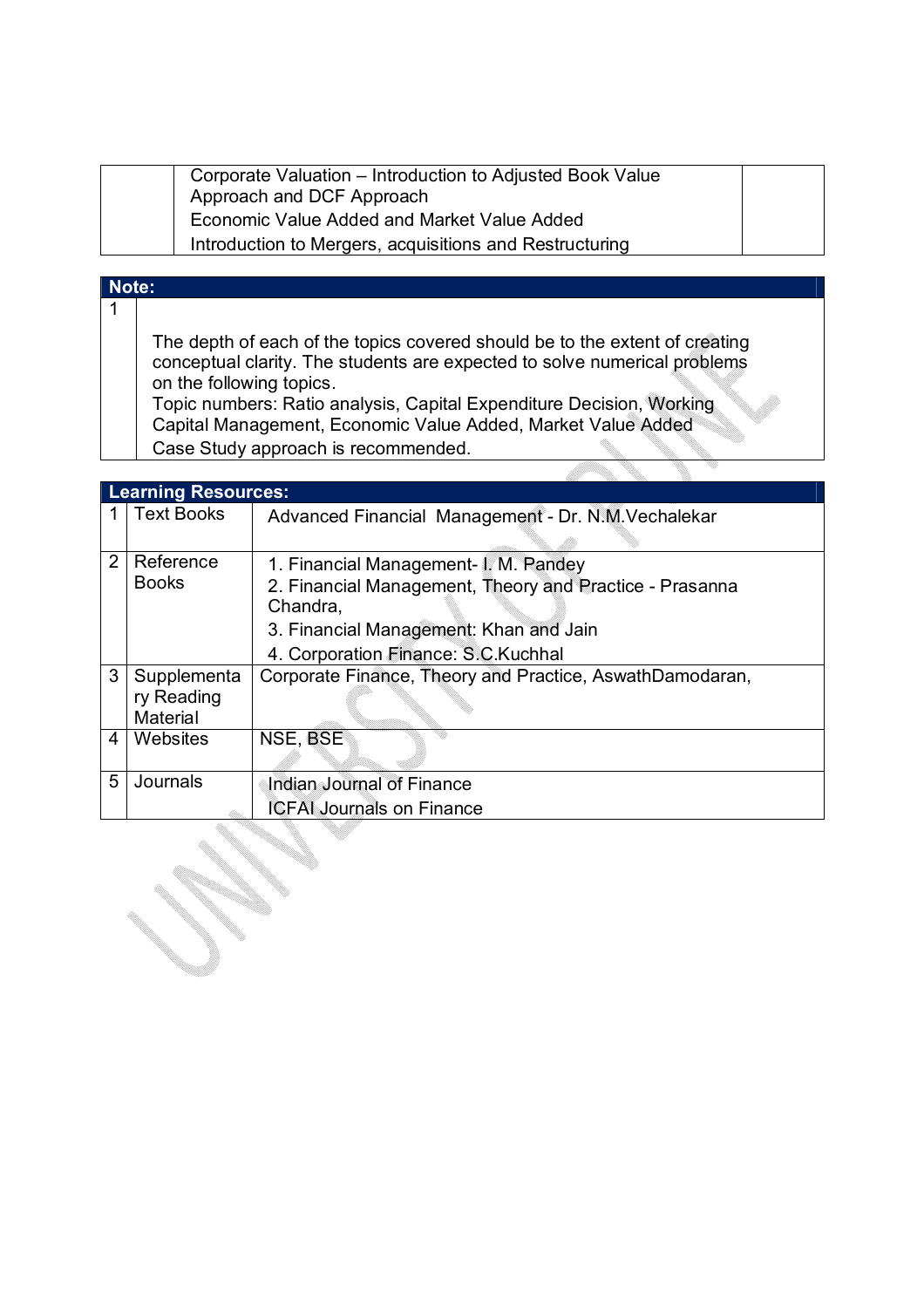| Semester      |     | <b>Credits</b>            |                           |
|---------------|-----|---------------------------|---------------------------|
| l Course Code | 102 | Course Type               | <b>Full Credit Course</b> |
| Course Title  |     | Money and Capital Markets |                           |

|                | <b>Course Objectives:</b>                                                                                        |
|----------------|------------------------------------------------------------------------------------------------------------------|
|                | To understand of money and capital markets structure                                                             |
| $\overline{2}$ | To understand the importance of money and capital markets in resources<br>mobilization                           |
| -3             | To create the awareness among the students of various instruments and<br>regulation of money and capital markets |

| <b>Syllabus:</b>             |                                                                                                                                                                                                                                                                                                                                                                                                                                                                        |                                               |  |  |
|------------------------------|------------------------------------------------------------------------------------------------------------------------------------------------------------------------------------------------------------------------------------------------------------------------------------------------------------------------------------------------------------------------------------------------------------------------------------------------------------------------|-----------------------------------------------|--|--|
| <b>Unit</b><br><b>Number</b> | <b>Contents</b>                                                                                                                                                                                                                                                                                                                                                                                                                                                        | <b>Number</b><br><b>of</b><br><b>Sessions</b> |  |  |
|                              | Indian Financial System : Financial Markets : Meaning , overview<br>,function and constituents of Financial Markets, Indian financial<br>Market Vs Global financial Market.                                                                                                                                                                                                                                                                                            | $7 + 1$                                       |  |  |
| $\overline{2}$               | Indian Money Market : Structure and composition on money<br>market, Money market instruments, functions of money market<br>Secondary market for money market instruments                                                                                                                                                                                                                                                                                               | $7 + 1$                                       |  |  |
| 3                            | Indian Capital Market: Evolution and growth, constituents, capital<br>market instruments, Major issues in Indian capital market<br>, Foreign Exchange market instruments                                                                                                                                                                                                                                                                                               | $7 + 1$                                       |  |  |
| 4                            | Regulation of Indian Capital Market: SEBI Functions and working,<br>SEBI guidelines for primary market, recommendations of<br>committees on regulatory framework.                                                                                                                                                                                                                                                                                                      | $7 + 1$                                       |  |  |
| 5                            | Stock Exchanges: meaning features types<br>recent<br>and<br>development of stock exchange, Stock trading on BSE and NSE,<br>Stock Market Index, Stock market trading mechanisms, Online<br>stock trading, OTC Exchange<br>Prominent International Stock Exchanges (New York, London and<br>Tokyo) - Sectoral Stock indices in India and abroad - Commodity<br>Exchanges, Overview of Derivatives in financial markets - basic<br>derivatives - operations and trading. | $7 + 1$                                       |  |  |
|                              |                                                                                                                                                                                                                                                                                                                                                                                                                                                                        |                                               |  |  |

| <b>Learning Resources:</b> |                                                                                                                                                                |
|----------------------------|----------------------------------------------------------------------------------------------------------------------------------------------------------------|
| <b>Text Books</b>          | Avadhani V.A.Capital Market Management, Himalaya Publishing<br>House                                                                                           |
| Reference<br><b>Books</b>  | Bhole, L.M. Financial Institutions And Markets, TATA Mc Graw-Hill,<br>New Delhi<br>GuruSamy, S: Financial Services and Markets, Thomson Learning,<br>Singapore |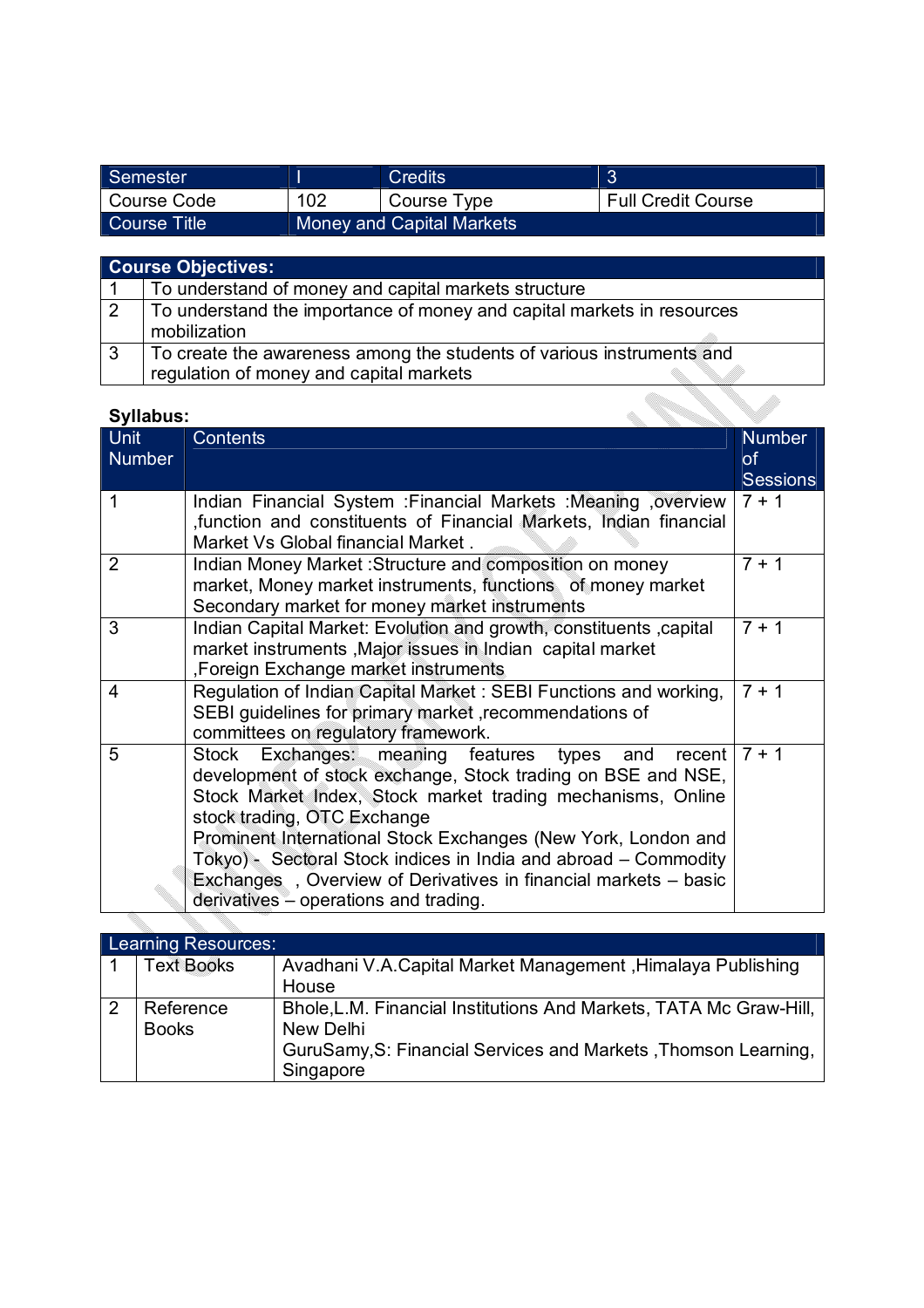| 3.             | Supplementary   | Securities and Exchange Board of India Act, 1992                |
|----------------|-----------------|-----------------------------------------------------------------|
|                | Reading         | Nabhi Manual of SEBI Guidelines (1994): Nabhi Publications, New |
|                | Material        | Delhi                                                           |
| 4.             | <b>Websites</b> | 1.www.nseindia.com                                              |
|                |                 | 2.www.bseindia.com                                              |
|                |                 | 3.www.moneycontrol.com                                          |
| 5 <sub>1</sub> | Journal         | Indian Journal of finance                                       |

.

Controlled Branch

o de concerta de la concerta de la concerta de la concerta de la concerta de la concerta de la concerta de la 

**SERVICE** 

**Service** 

0

e de la construcción de la construcción de la construcción de la construcción de la construcción de la construcción de la construcción de la construcción de la construcción de la construcción de la construcción de la const

あんじょう

 $\mathcal{L}$ 

O San Bara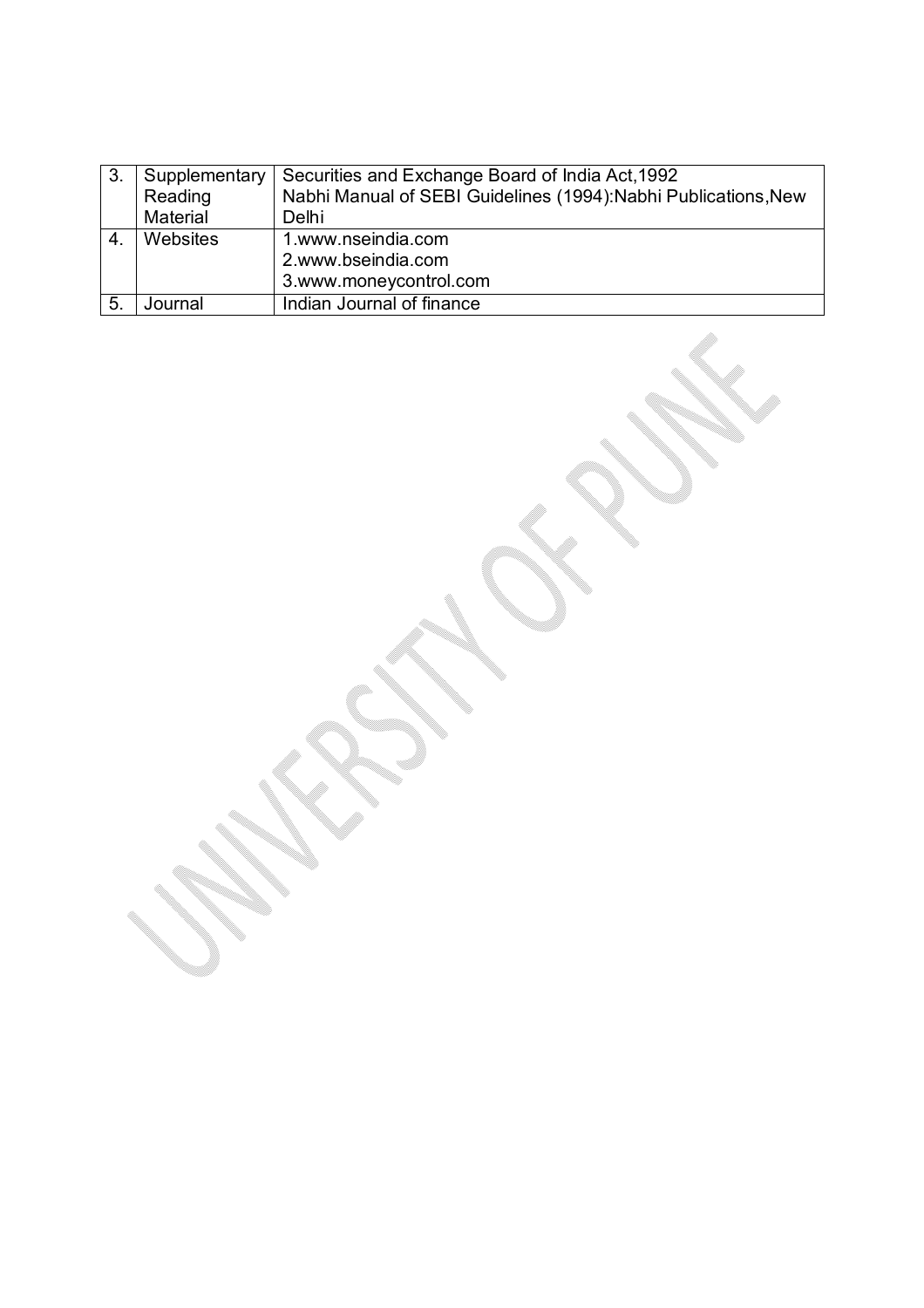| Semester     |     | Credits                        |                           |
|--------------|-----|--------------------------------|---------------------------|
| Course Code  | 103 | Course Type                    | <b>Full Credit Course</b> |
| Course Title |     | Income Tax - Personal Taxation |                           |

| Course Objectives:                                                         |
|----------------------------------------------------------------------------|
| To introduce basic of income tax related to personal taxation              |
| To provide in-depth knowledge income tax laws related to personal taxation |
|                                                                            |

ra M

3 To teach how to calculate tax liability of individuals

| <b>Syllabus:</b> |                                                                                                                                     |                 |
|------------------|-------------------------------------------------------------------------------------------------------------------------------------|-----------------|
| Unit             | <b>Contents</b>                                                                                                                     | <b>Number</b>   |
| <b>Number</b>    |                                                                                                                                     | <b>of</b>       |
|                  |                                                                                                                                     | <b>Sessions</b> |
| $\mathbf{1}$     | INTRODUCTION TO INCOME TAX: Income Tax Act 1961.                                                                                    | $7 + 1$         |
|                  | Definitions, Short title, extent and commencement, Previous year<br>defined, Charge of income-tax, Scope of total income, Residence |                 |
|                  | in India, Income deemed to be received, Income deemed to                                                                            |                 |
|                  | accrue or arise in India, Incomes not included in total income.                                                                     |                 |
| $\overline{2}$   | INCOME FROM SALARY: Heads of income, Expenditure                                                                                    | $7 + 1$         |
|                  | incurred in relation to income not includible in total income,                                                                      |                 |
|                  | Salaries, Deductions from salaries, "Salary", "perquisite" and                                                                      |                 |
|                  | "profits in lieu of salary" defined, Calculation of income from                                                                     |                 |
|                  | salary, Deductions u/s 80 C, Set off and carry forward.                                                                             |                 |
| 3                | <b>INCOME FROM HOUSE PROPERTY: Calculation of Income from</b>                                                                       | $7 + 1$         |
|                  | house property, Determination of Annual value of house property,                                                                    |                 |
|                  | Deductions from income from house property, Amounts not                                                                             |                 |
|                  | deductible from income from house property, Property owned by<br>co-owners, Owner of house property", "annual charge", etc.,        |                 |
|                  | defined                                                                                                                             |                 |
| 4                | INCOME FROM OTHER SOURCES: Introduction to Income from                                                                              | $7 + 1$         |
|                  | other sources, deductions, Amount not deductible, Profits                                                                           |                 |
|                  | chargeable to tax, calculation of taxable income from other                                                                         |                 |
|                  | sources                                                                                                                             |                 |
| 5                | CALCULATION OF GROSS TOTAL INCOME, TAXABLE                                                                                          | $7 + 1$         |
|                  | INCOME AND TAX LIABILTY: Problems to be<br>based on                                                                                 |                 |
|                  | calculations related to income from salary, income from house<br>property and income from other sources only.                       |                 |
|                  |                                                                                                                                     |                 |

|                  | <b>Learning Resources:</b>                                       |  |  |  |  |
|------------------|------------------------------------------------------------------|--|--|--|--|
| $\vert$ 1.       | Income Tax- Direct Taxes- Laws and Practice, Dr. Vinod and Kapil |  |  |  |  |
|                  | Singhania, Taxman                                                |  |  |  |  |
| $\overline{2}$ . | Income Tax Law and Practice, Hariharan, Tata Mc-Graw Hill        |  |  |  |  |
| 3.               | Direct Taxes, Jakhotiya, Himalaya Publications.                  |  |  |  |  |
| 4.               | Bare Acts & rules of the relevant taxes, Taxman publication      |  |  |  |  |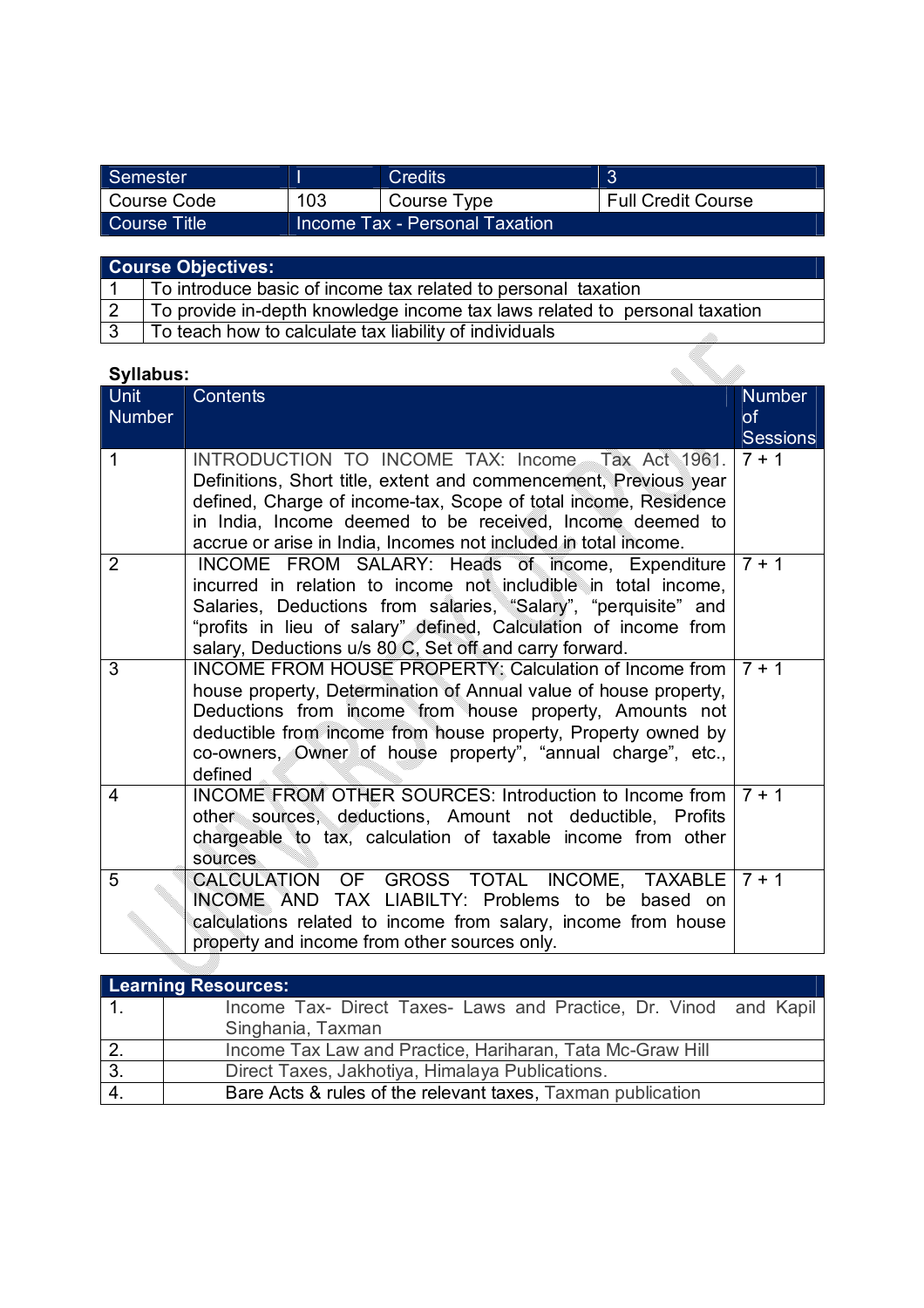| Semester     |     | Credits                                   |                           |
|--------------|-----|-------------------------------------------|---------------------------|
| Course Code  | 104 | Course Type                               | <b>Full Credit Course</b> |
| Course Title |     | Income Tax - Part II- Corporate Taxations |                           |

| <b>Course Objectives:</b> |                                                                                                                |  |  |  |
|---------------------------|----------------------------------------------------------------------------------------------------------------|--|--|--|
|                           | To introduce basic of income tax related to corporate taxation                                                 |  |  |  |
|                           | To provide in-depth knowledge income tax laws related to corporate taxation                                    |  |  |  |
|                           | - 南田 dia baile la constitución de la facta de la constitución de la constitución de la facta de la constitució |  |  |  |

#### $3$   $\top$  To teach how to calculate tax liability of corporate and business.

| <b>Syllabus:</b> |                                                                                                                                                                                                                                                                                                                                                                                                                                                                                                                                        |                            |
|------------------|----------------------------------------------------------------------------------------------------------------------------------------------------------------------------------------------------------------------------------------------------------------------------------------------------------------------------------------------------------------------------------------------------------------------------------------------------------------------------------------------------------------------------------------|----------------------------|
| <b>Unit</b>      | <b>Contents</b>                                                                                                                                                                                                                                                                                                                                                                                                                                                                                                                        | <b>Number</b>              |
| <b>Number</b>    |                                                                                                                                                                                                                                                                                                                                                                                                                                                                                                                                        | <b>of</b>                  |
| 1                | Introduction to income -tax- Dividend Income, Income deemed to<br>accrue or arise in India, Special provision in respect of newly<br>established undertakings in free trade zone, etc, Special<br>provisions in respect of newly established Units in Special<br>Economic Zones, Special provisions in respect of newly<br>established hundred per cent export-oriented undertakings,<br>Special provisions in respect of export of certain articles or things,<br>Income from trust's or institutions from contributions, Income from | <b>Sessions</b><br>$7 + 1$ |
|                  | property held for charitable or religious purposes - Conditions<br>for applicability of sections 11 and 12.                                                                                                                                                                                                                                                                                                                                                                                                                            |                            |
| $\overline{2}$   | Profits and gains of business or profession- Income from profits<br>and gains of business or profession, how computed, Repairs and<br>insurance of machinery, plant and furniture, Profits chargeable to<br>tax                                                                                                                                                                                                                                                                                                                        | $7 + 1$                    |
| 3                | Capital gains- Capital gains on distribution of assets by<br>companies in liquidation, Capital gains on purchase by company<br>of its own shares or other specified securities, Transactions not<br>regarded as transfer, Withdrawal of exemption in certain cases,<br>Computation of taxable capital gains                                                                                                                                                                                                                            | $7 + 1$                    |
| 4                | Introduction to Direct Tax Code.                                                                                                                                                                                                                                                                                                                                                                                                                                                                                                       | $7 + 1$                    |
| $\overline{5}$   | MAT, Set Off, Carry Forward, Deductions, Tax Rate And Liability,<br>Deferred Tax-Calculation Of Total Tax Liability And Gross Total<br>Income.                                                                                                                                                                                                                                                                                                                                                                                         | $7 + 1$                    |
|                  |                                                                                                                                                                                                                                                                                                                                                                                                                                                                                                                                        |                            |

| Learning Resources:                                                 |  |  |  |  |  |
|---------------------------------------------------------------------|--|--|--|--|--|
| 1. Income Tax- Direct Taxes- Laws and Practice, Dr. Vinod and Kapil |  |  |  |  |  |
| Singhania, Taxman                                                   |  |  |  |  |  |
| 2. Income Tax Law and Practice, Hariharan, Tata Mc-Graw Hill        |  |  |  |  |  |
| 3. Direct Taxes, Jakhotiya, Himalaya Publications.                  |  |  |  |  |  |
| 4. Bare Acts & rules of the relevant taxes, Taxman publication      |  |  |  |  |  |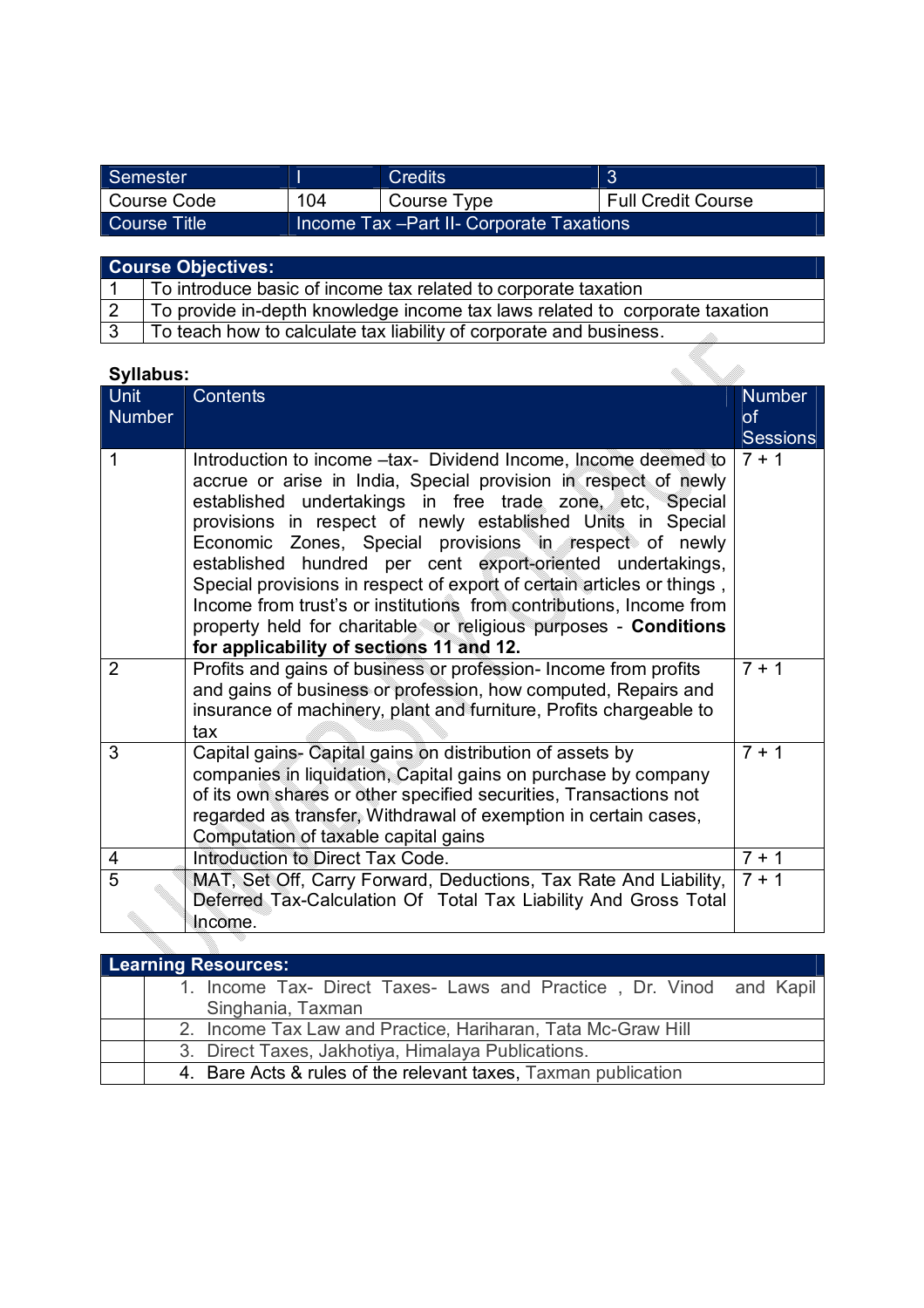| Semester      |     | Credits                               |                           |
|---------------|-----|---------------------------------------|---------------------------|
| l Course Code | 105 | Course Type                           | <b>Half Credit Course</b> |
| Course Title  |     | Financial Instruments and derivatives |                           |

### **Course Objectives:** 1 To provide students with an introduction to the theory and practice of financial instruments 2 To develop an understanding of the importance of financial derivatives and

# institutional structure of the market

| o manao:              |                                                                                                                                                             |                                        |
|-----------------------|-------------------------------------------------------------------------------------------------------------------------------------------------------------|----------------------------------------|
| Unit<br><b>Number</b> | <b>Contents</b>                                                                                                                                             | <b>Number</b><br>οf<br><b>Sessions</b> |
|                       | Capital and Money Market Financial Instruments:<br>Meaning,<br>definition need and importance types of various financial<br>instruments.                    | $4 + 2$                                |
| $\overline{2}$        | Money market Instruments: Call/money, treasury Bills, term<br>money . Certificate of Deposits, Commercial papers                                            | $4 + 2$                                |
| 3                     | Capital market instruments: Equity shares, Preference shares, No<br>voting shares, Convertible cumulative Debentures, fixed deposits,<br>Warrants,          | $4 + 2$                                |
| $\overline{4}$        | Derivatives: Meaning and characteristics, types of derivatives<br>, Spot, forward and future contracts, stock index futures,<br>Commodity derivates markets | $4 + 2$                                |
| 5                     | Option Contract: Call and Put option, SWAP, Currency derivatives                                                                                            | $4 + 2$                                |
|                       |                                                                                                                                                             |                                        |

|    | <b>Learning Resources:</b> |                                                                  |  |  |  |
|----|----------------------------|------------------------------------------------------------------|--|--|--|
|    | Reference                  | Bhole, L.M. Financial Institutions And Markets, TATA Mc Graw-    |  |  |  |
|    | <b>Books</b>               | Hill, New Delhi                                                  |  |  |  |
|    |                            | Clifford Gomez, Financial Markets, Institutions and financial    |  |  |  |
|    |                            | Services PHI Learning                                            |  |  |  |
| 2. | Supplementary              | Securities and Exchange Board of India Act, 1992                 |  |  |  |
|    | Reading                    | Nabhi Mannual of SEBI Guidelines (1994): Nabhi Publications, New |  |  |  |
|    | Material                   | Delhi                                                            |  |  |  |
| 3. | <b>Websites</b>            | 1.www.nseindia.com                                               |  |  |  |
|    |                            | 2.www.bseindia.com                                               |  |  |  |
|    |                            | 3.www.moneycontrol.com                                           |  |  |  |
| 4. | Journal                    | Indian Journal of finance                                        |  |  |  |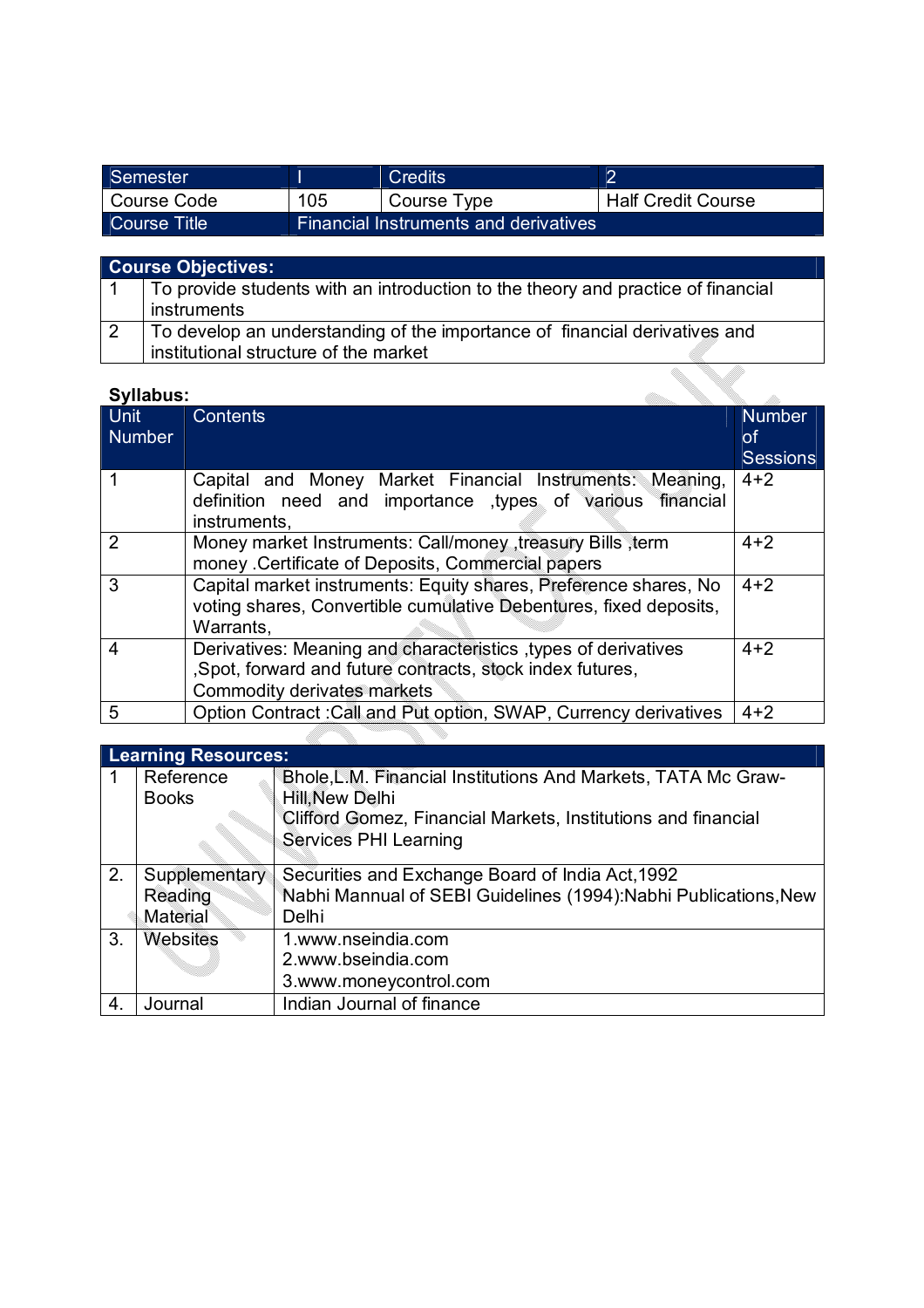| Semester     |     | <b>Credits</b>                          |                           |
|--------------|-----|-----------------------------------------|---------------------------|
| Course Code  | 106 | Course Type                             | <b>Half Credit Course</b> |
| Course Title |     | Merchant Banking and Financial Services |                           |

|--|--|

|                              |                                                                            | <b>Course Objectives:</b>                                                                                                                                                                                                                                                                                     |                                               |  |  |
|------------------------------|----------------------------------------------------------------------------|---------------------------------------------------------------------------------------------------------------------------------------------------------------------------------------------------------------------------------------------------------------------------------------------------------------|-----------------------------------------------|--|--|
| 1                            | To introduce various merchant banking services and to understand the issue |                                                                                                                                                                                                                                                                                                               |                                               |  |  |
|                              | management process.                                                        |                                                                                                                                                                                                                                                                                                               |                                               |  |  |
| $\overline{2}$               |                                                                            | To provide in-depth knowledge of the various financial services.                                                                                                                                                                                                                                              |                                               |  |  |
| $\overline{3}$               |                                                                            | To enable the students to deal with variety of functions within organizations                                                                                                                                                                                                                                 |                                               |  |  |
|                              |                                                                            | providing financial services.                                                                                                                                                                                                                                                                                 |                                               |  |  |
| Syllabus:                    |                                                                            |                                                                                                                                                                                                                                                                                                               |                                               |  |  |
| <b>Unit</b><br><b>Number</b> |                                                                            | <b>Contents</b>                                                                                                                                                                                                                                                                                               | <b>Number</b><br><b>of</b><br><b>Sessions</b> |  |  |
| 1                            |                                                                            | Merchant Banking - an overview, regulatory framework, Issue<br>management of public equity / debenture issues activities /<br>procedures, BSE, NSE and Over The counter Exchange of India<br>- History, Role, functions, trading operations and settlement of<br>transactions, regulations of stock exchanges | $4 + 2$                                       |  |  |
| 2.                           |                                                                            | Public Issue Management - Functions, Mechanism, role of<br>issue manager, activities involved in public issue, pre-issue &<br>post-issue activities, various methods of marketing of new issues,<br>prospectus / RHP, Underwriting of securities, Mobilizing fixed<br>deposits                                | $4 + 2$                                       |  |  |
|                              |                                                                            | Services Offered by Merchant Banker - Arranging Inter-<br>corporate Loans, Raising term Finance and Loan Syndication,<br>M&A services (types of merger, hostile merger, strategies<br>adopted to avoid hostile merger & valuation methods), takeover,<br>step wise procedure for amalgamation                 |                                               |  |  |

| 3. | M&A services (types of merger, hostile merger, strategies<br>adopted to avoid hostile merger & valuation methods), takeover,<br>step wise procedure for amalgamation<br>Portfolio Management services - meaning, scope, registration of<br>portfolio manager, duties, responsibilities, rights, contents of<br>agreement between client and portfolio manager, reports to be<br>furnished, code of conduct (regulation 13 of SEBI Regulation on<br>Portfolio Managers)<br>Credit Syndication services - meaning, institutions offering<br>syndicate loans, types, procedure, project appraisal,<br>documentation and security, sanction of a loan | $4 + 2$ |
|----|---------------------------------------------------------------------------------------------------------------------------------------------------------------------------------------------------------------------------------------------------------------------------------------------------------------------------------------------------------------------------------------------------------------------------------------------------------------------------------------------------------------------------------------------------------------------------------------------------------------------------------------------------|---------|
| 4. | <b>Financial Services - an overview, leasing, Hire purchase</b><br>finance, Bill financing, Factoring & Forfeiting, Consumer Finance,<br>Credit ratings, Mutual funds, Venture capital financing, Housing<br>finance, insurance services, Securitization and venture capital<br>financing                                                                                                                                                                                                                                                                                                                                                         | $4 + 2$ |
| 5. | SEBI Guidelines w.r.t. the above topics & Latest developments /<br>updates in the above segments                                                                                                                                                                                                                                                                                                                                                                                                                                                                                                                                                  | $4 + 2$ |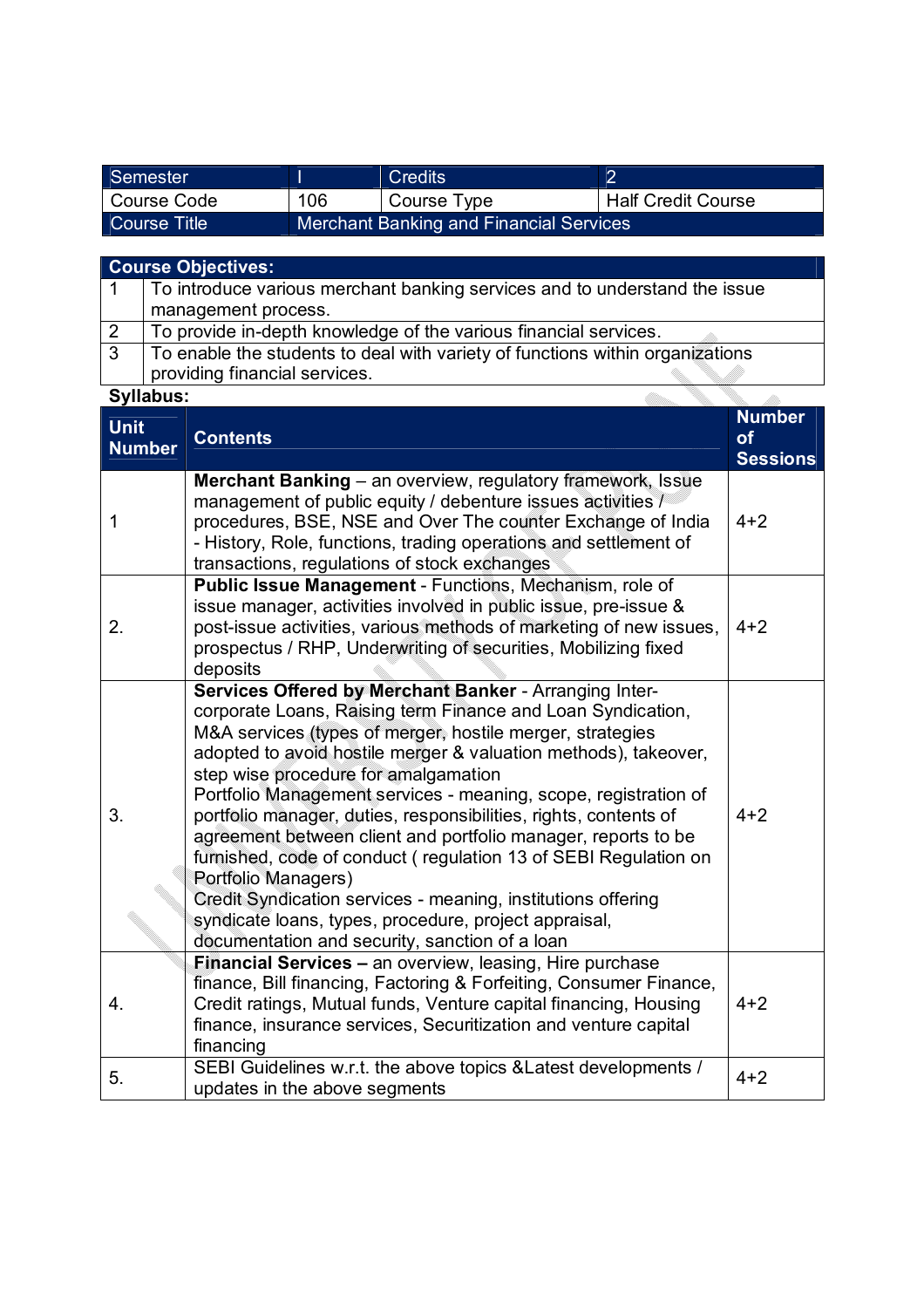|   | <b>Learning Resources:</b> |                                                                  |  |  |  |
|---|----------------------------|------------------------------------------------------------------|--|--|--|
|   | <b>Text Books</b>          | 1. Merchant Banking & Financial Services - Dr. S. Gurusamy       |  |  |  |
|   |                            | 2. Financial Services - M.Y.Khan                                 |  |  |  |
|   |                            | 3. Merchant Banking & Financial Services - Anil Agashe           |  |  |  |
| 2 | Reference                  | 1. Marketing of Financial Services - V.A.Avdhani                 |  |  |  |
|   | <b>Books</b>               | 2. Advanced Financial Management - Kohak                         |  |  |  |
|   |                            | 3. Financial Management - Khan & Jain                            |  |  |  |
|   |                            | 4. Corporate Finance - Theory & Practice - Aswath Damodaran      |  |  |  |
| 3 | Supplementary              | 1. Relevant text of SEBI Guidelines & Latest developments of the |  |  |  |
|   | Reading                    | above segments.                                                  |  |  |  |
|   | Material                   |                                                                  |  |  |  |
| 4 | Websites                   | 1 www.sebi.gov.in                                                |  |  |  |
| 5 | Journals                   | 1. Indian Journal of Financial Services Management               |  |  |  |
|   |                            | 2. Journal of Applied Corporate Finance                          |  |  |  |

on de la construcción de la construcción de la construcción de la construcción de la construcción de la construcción de la construcción de la construcción de la construcción de la construcción de la construcción de la cons

4  $\leqslant$ 

S.

 $\overline{\phantom{a}}$ 

**Service** <u>era</u>

**Service** 

on de la construcción de la construcción de la construcción de la construcción de la construcción de la construcción de la construcción de la construcción de la construcción de la construcción de la construcción de la cons

Ź,

OS CONTRACTOR

 $\prec$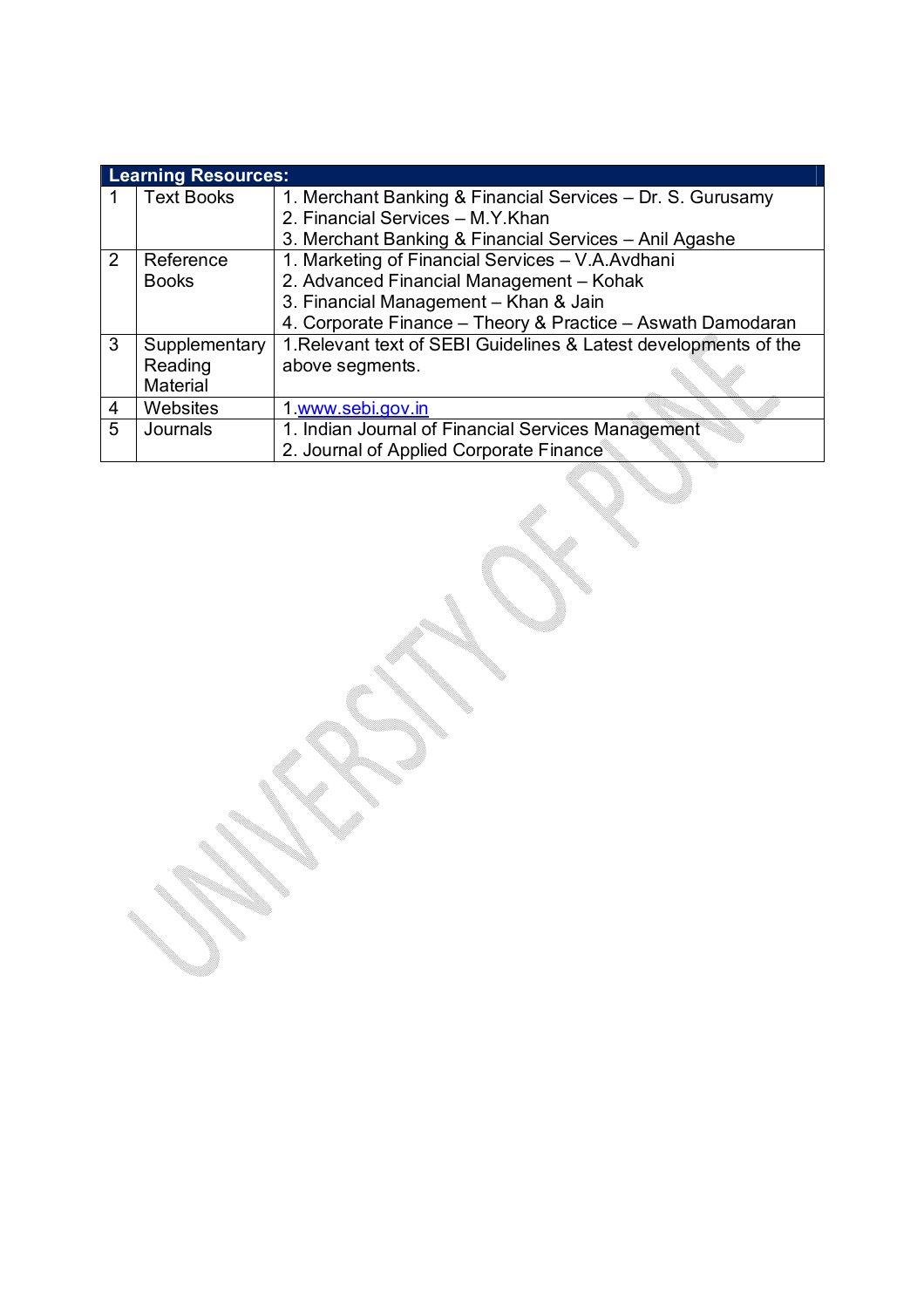| Semester     |                          | <b>Credits</b> |                           |
|--------------|--------------------------|----------------|---------------------------|
| Course Code  | 201                      | Course Type    | <b>Full Credit Course</b> |
| Course Title | <b>Corporate Finance</b> |                |                           |

# **Course Objectives:**

| $\vert$ 1 $\vert$ To acquaint the students with the need and structure of regulatory framework in |
|---------------------------------------------------------------------------------------------------|
| India                                                                                             |
| 2 To provide detailed information about the various regulatory authorities in financial           |
| sector                                                                                            |

| Unit<br><b>Numb</b><br>er | Contents                                                                                                                                                                                                                                                                                                             | <b>Number</b><br>of<br>Session<br>S |
|---------------------------|----------------------------------------------------------------------------------------------------------------------------------------------------------------------------------------------------------------------------------------------------------------------------------------------------------------------|-------------------------------------|
| 1                         | <b>NEED AND IMPORTANCE</b>                                                                                                                                                                                                                                                                                           | $7 + 1$                             |
|                           | Need and importance of regulatory framework in finance field $-2$<br>structure of regulatory framework in India -                                                                                                                                                                                                    |                                     |
| $\overline{2}$            | <b>REGULATORY BODIES</b><br>Role & Functions of regulatory bodies<br>A] Reserve Bank of India.<br><b>B</b> ] SEBI<br>C] Insurance Regulatory and Development Authority<br>D] Pension Funds Regulatory and Development Authority<br>E] Board for payment and settlement systems<br>F] Board for financial supervision | $7 + 1$                             |
| 3                         | G] Competition Commission.<br><b>COMPANIES ACT 1956</b>                                                                                                                                                                                                                                                              | $7 + 1$                             |
|                           | Companies Act 1956 - prospectus - share capital-<br>borrowing powers - accounts and<br>audit - directors - restructuring - winding up                                                                                                                                                                                |                                     |
| 4                         | <b>REGULATORY FRAMEWORK FOR INTERNATIONAL</b><br><b>FUNDS</b>                                                                                                                                                                                                                                                        | $7 + 1$                             |
|                           | Regulatory framework for raising funds through GDRs and<br>ADRs - external commercial borrowings - FDI, FII                                                                                                                                                                                                          |                                     |
| 5                         |                                                                                                                                                                                                                                                                                                                      | $7 + 1$                             |
|                           | <b>FEMA</b>                                                                                                                                                                                                                                                                                                          |                                     |
|                           | Foreign direct investments, Foreign Institutional Investments, provis<br>of FEMA regarding acquiring property outside India                                                                                                                                                                                          |                                     |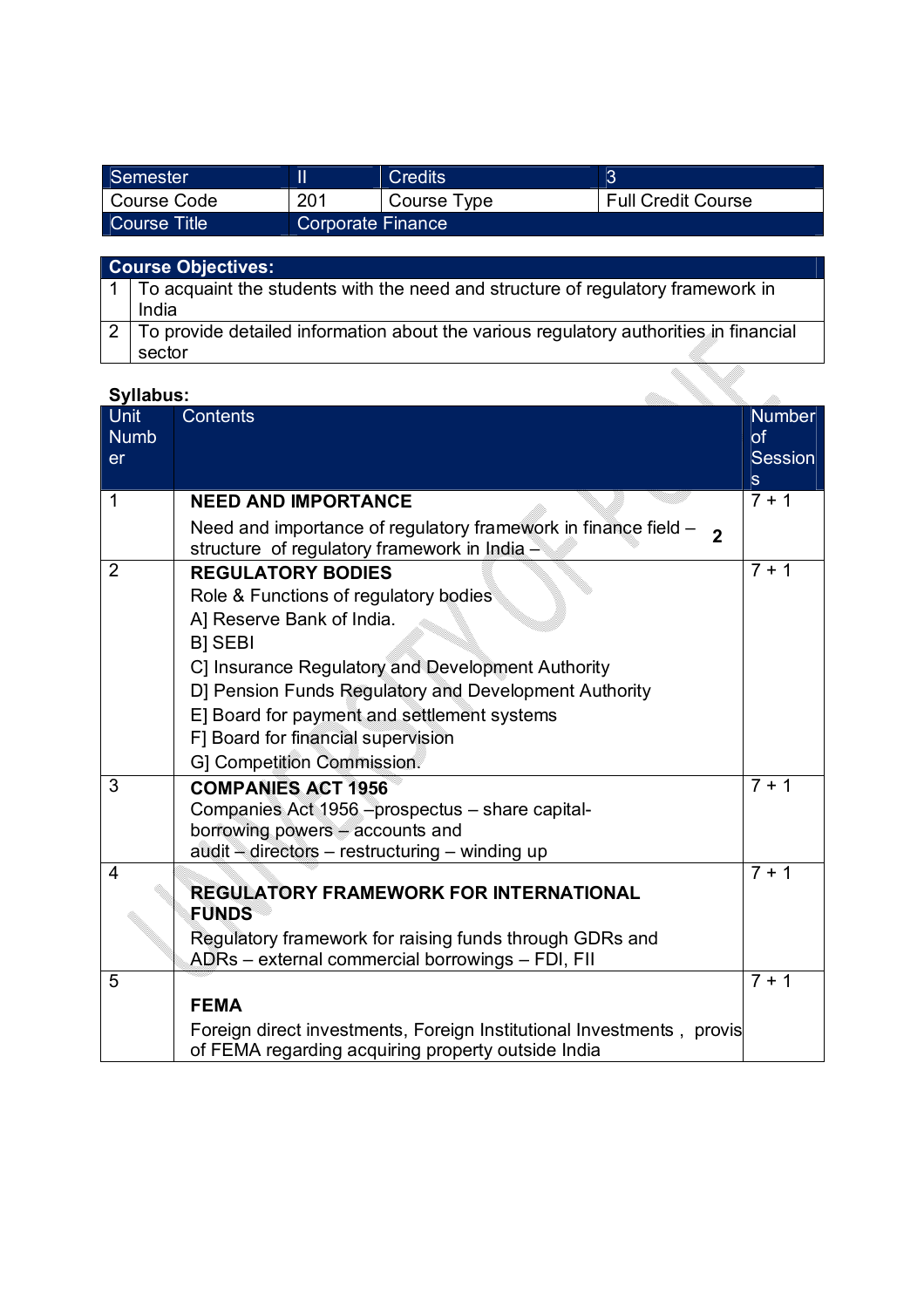|                | <b>Learning Resources:</b> |                                                                                                |
|----------------|----------------------------|------------------------------------------------------------------------------------------------|
|                | <b>Text Books</b>          | Merchant Banking and Financial Services, Guruswamy, Third<br>Edition, Tata McGraw Hill         |
|                |                            | Money and Capital Markets, Peter Rose, McGraw Hill Education<br>Company Law: N.D. Kapoor       |
| $\overline{2}$ | Reference<br><b>Books</b>  | Monetary theory and practice: Suraj Gupta<br>Monetary theory and practice: K.P.M.Sundharam.    |
|                |                            | Stock Exchanges, Investments and Derivatives, V Raghunathan,<br>PrabinaRajib, Tata McGraw Hill |
| 3              | Supplementa                | Insider Trading: Perspectives and Cases, Jayshree Bose, ICFAI                                  |
|                | ry Reading<br>Material     | Press                                                                                          |
| 4              | Websites                   | RBI, IRDA, SEBI                                                                                |
| 5              | Journals                   | The Chartered Secretary - Journal of Institute of Company<br>Secretaries of India - New Delhi  |
|                |                            |                                                                                                |

 $\mathcal{L}$ 

 $\leqslant$ 

**SSS SERVICE SANTA CONTRACTOR** 

**SERVICE SERVICE**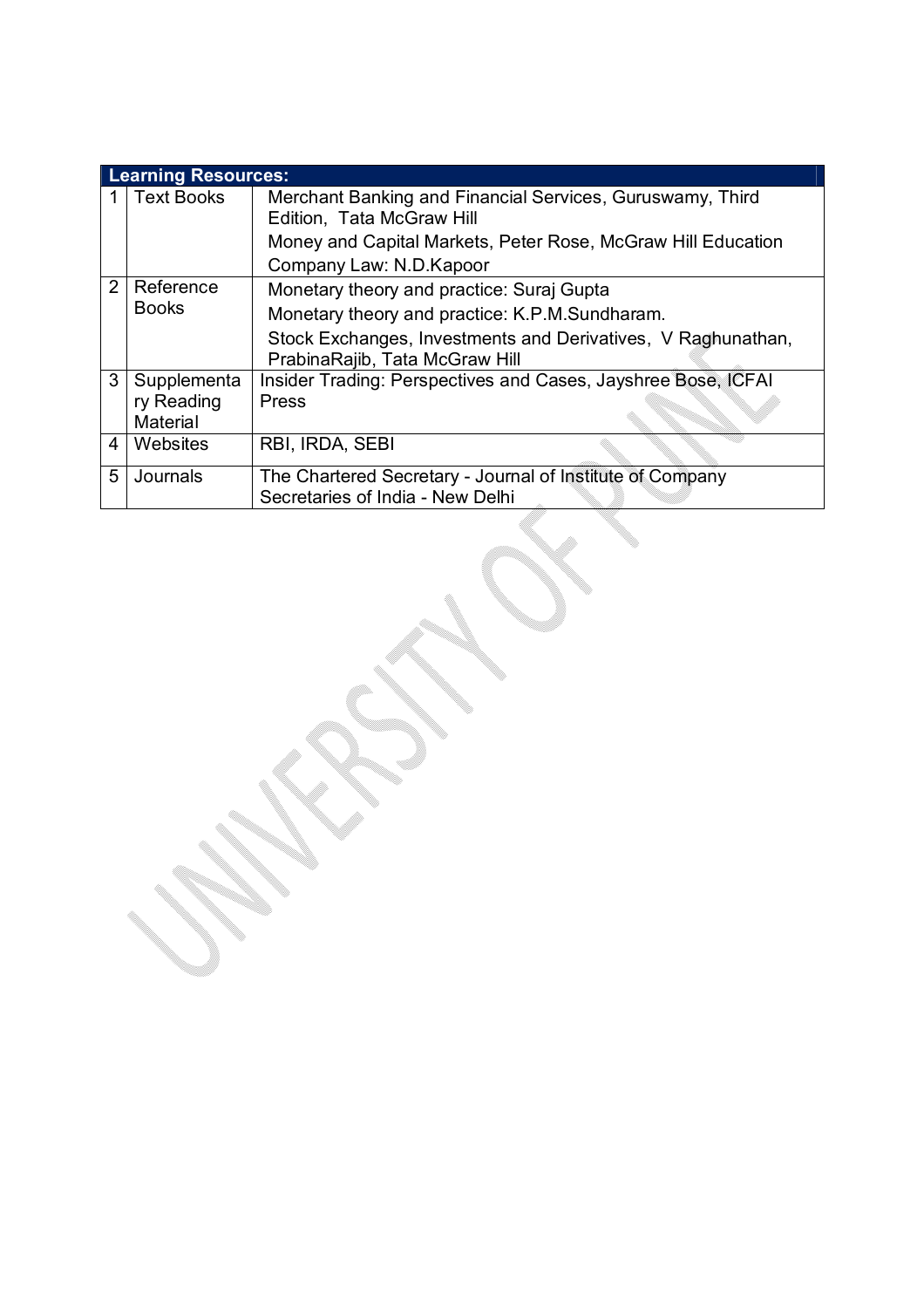| Semester            |                                        | <b>Credits</b> |                           |
|---------------------|----------------------------------------|----------------|---------------------------|
| Course Code         | 202                                    | Course Type    | <b>Full Credit Course</b> |
| <b>Course Title</b> | <b>Wealth and Portfolio Management</b> |                |                           |

| <b>Course Objectives:</b> |                                                                             |  |
|---------------------------|-----------------------------------------------------------------------------|--|
|                           | To understand the concept of Wealth                                         |  |
| $\overline{2}$            | To understand the concept of Portfolio Management                           |  |
| $\overline{3}$            | To understand various tools and methods to build and evaluate the portfolio |  |

| Syllabus:                 |                                                        |                                             |
|---------------------------|--------------------------------------------------------|---------------------------------------------|
| Unit<br><b>Numb</b><br>er | <b>Contents</b>                                        | <b>Numbe</b><br>r of<br><b>Sessio</b><br>ns |
|                           | <b>INTRODUCTION TO WEALTH AND PORTFOLIO MANAGEMENT</b> | $7 + 1$                                     |
|                           | Meaning of wealth and Portfolio                        |                                             |
|                           | Phases of portfolio management                         |                                             |
|                           | Evolution of portfolio management                      |                                             |
|                           | Role of portfolio management                           |                                             |
| $\overline{2}$            | <b>MODELS AND THEORIES</b>                             | $7 + 1$                                     |
|                           | <b>Fundamental and Technical Analysis</b>              |                                             |
|                           | <b>Efficient Market Hypothesis</b>                     | 2                                           |
|                           | Capital Asset Pricing Model (CAPM)                     | $\overline{2}$                              |
| 3                         | <b>PORTFOLIO ANALYSIS &amp; SELECTION</b>              | $7 + 1$                                     |
|                           | Expected return of portfolio, risk of a portfolio      |                                             |
|                           | Diversification - a tool for reducing risk             |                                             |
|                           | portfolio having more than two securities              |                                             |
| 4                         | <b>PORTFOLIO REVISION</b>                              | $7 + 1$                                     |
|                           | Need for revision                                      |                                             |
|                           | Meaning of portfolio revision                          |                                             |
|                           | Constraints, strategies, plans for revision            |                                             |
| 5                         | PORTFOLIO EVALUATION                                   | $7 + 1$                                     |
|                           | Need, meaning                                          |                                             |
|                           | Differential return, Decomposition of performance      |                                             |

|                | <b>Learning Resources:</b> |                                                                                                                                                                                                                     |
|----------------|----------------------------|---------------------------------------------------------------------------------------------------------------------------------------------------------------------------------------------------------------------|
|                | Text                       | Portfolio Management : S Kevin,                                                                                                                                                                                     |
|                | <b>Books</b>               |                                                                                                                                                                                                                     |
| 2 <sup>1</sup> | Reference<br><b>Books</b>  | Investments – An Introduction, Herbert B Mayo, Thomson South-Wester<br>Investment Management, V A Avadhani, Himalaya Publishing House<br>Security Analysis and Portfolio Management, Punithavathy Pandian,<br>Vikas |
|                |                            | Damodaran on Valuations, Ashwath Damodaran, Wiley                                                                                                                                                                   |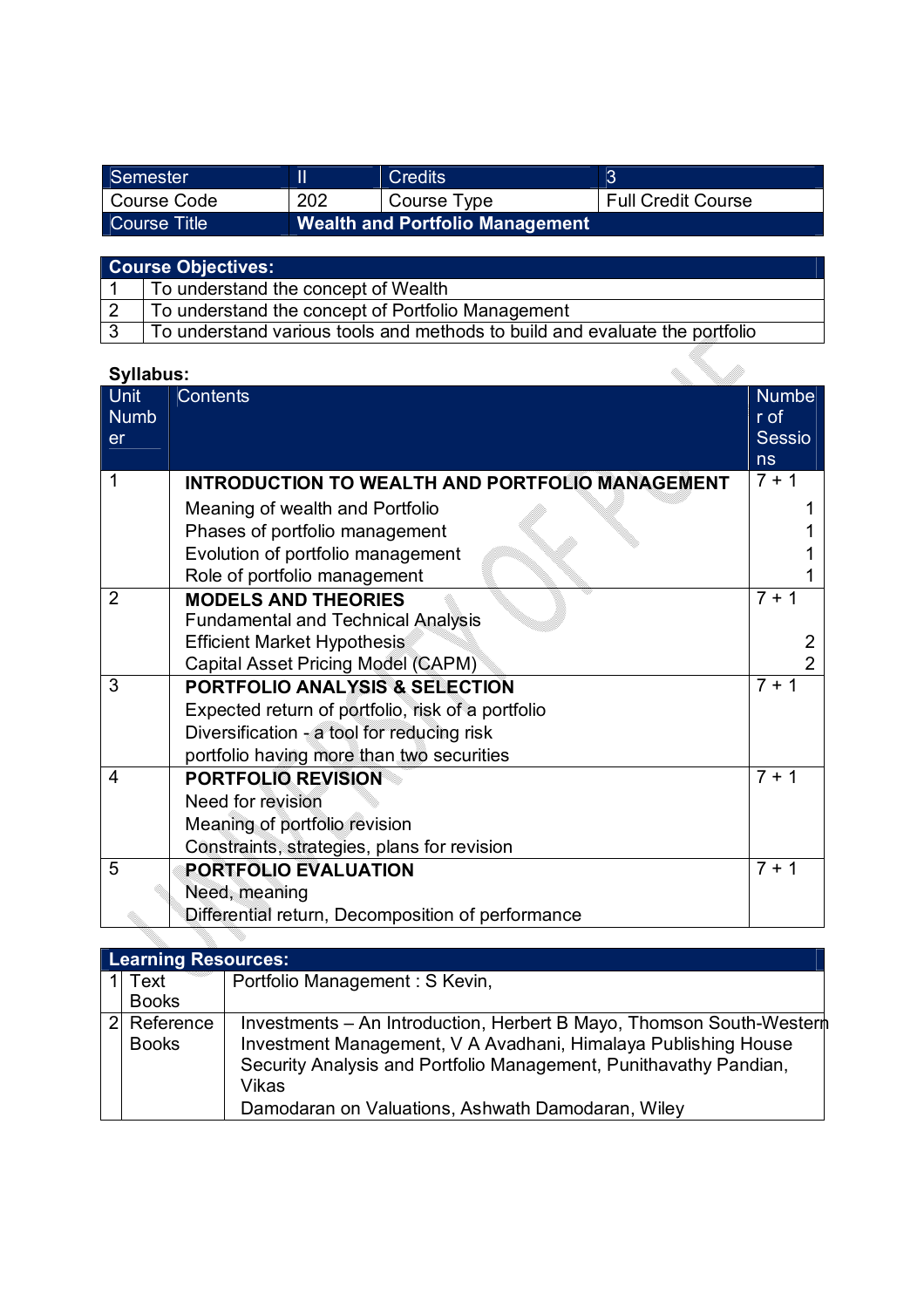|                         |                                          | Stock Exchanges, Investments and Derivatives, V Raghunathan,<br>Prabina Rajib, Tata McGraw Hill                                                                                                                                                                                                                           |
|-------------------------|------------------------------------------|---------------------------------------------------------------------------------------------------------------------------------------------------------------------------------------------------------------------------------------------------------------------------------------------------------------------------|
| $\mathbf{3}$            | Suppleme<br>ntary<br>Reading<br>Material | <b>Financial Statement Analysis,</b><br>Security Analysis and Portfolio Management - Fisher, Jordan<br>Investments: Principles and concepts, Jones, Wiley<br>Analysis of Investments & management of Portfolio, Reilly & Brown,<br>Cengage Learning<br>Investment Management (Security Analysis and Portfolio management) |
|                         |                                          | - V K Bhalla<br><b>Capital Markets and Dalal Street Magazine</b>                                                                                                                                                                                                                                                          |
| $\overline{\mathbf{A}}$ | Websites                                 | www.moneycontrol.com,<br>www.nseindia.com/education/content/education.htm, www.bseindia.com,<br>http://money.msn.com/, www.valueresearchonline.com/,<br>http://topics.bloomberg.com/india/                                                                                                                                |
| 5 <sup>1</sup>          | Journals                                 | Journal of Finance, Global Finance Journal, Journal of Property<br>Valuation and Investment, Review of Financial Economics, The Journal<br>of Private Equity, Journal of Property Valuation and Investment, Journal<br>of Financial Economics etc                                                                         |

 $\mathcal{L}$ 

 $\lambda$ 

4

W.

**SERVICE** 

**Contract Contract Contract Contract Contract Contract Contract Contract** 

**SSS** 

en de la construcción de la construcción de la construcción de la construcción de la construcción de la construcción de la construcción de la construcción de la construcción de la construcción de la construcción de la cons

 $\mathcal{L}_{\mathcal{D}}$ 

 $\leq$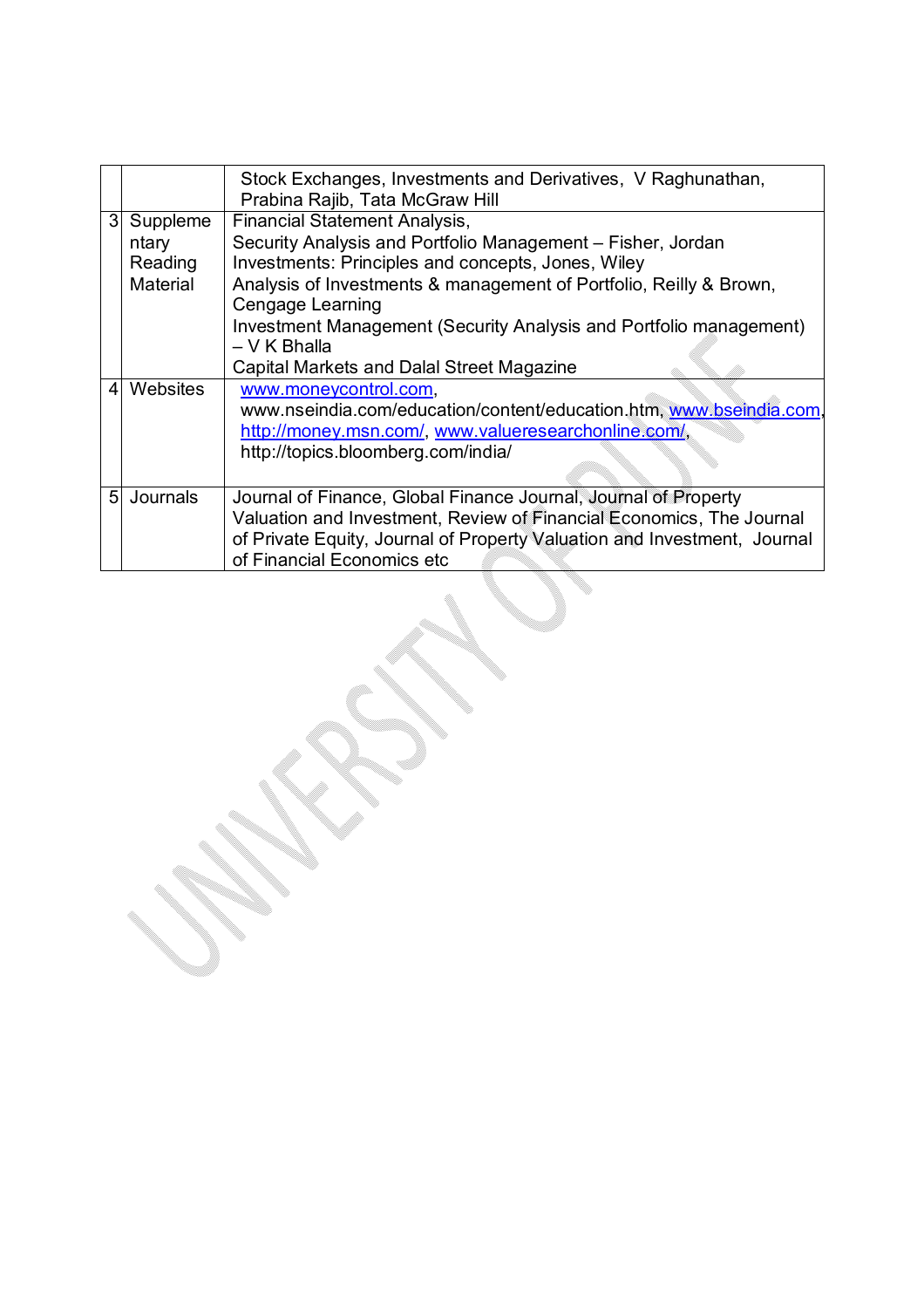| Semester     |     | Credits                            |                           |
|--------------|-----|------------------------------------|---------------------------|
| Course Code  | 203 | Course Type                        | <b>Full Credit Course</b> |
| Course Title |     | International Financial Management |                           |

| <b>Course Objectives:</b> |                                                                          |  |
|---------------------------|--------------------------------------------------------------------------|--|
|                           | To introduce basic of International Finance                              |  |
|                           | To provide in-depth knowledge Foreign Exchange                           |  |
|                           | To teach various concepts of international finance and foreign exchange. |  |

| <b>Syllabus:</b>      |                                                                                                                                                                                                                                                                                                               |                                               |
|-----------------------|---------------------------------------------------------------------------------------------------------------------------------------------------------------------------------------------------------------------------------------------------------------------------------------------------------------|-----------------------------------------------|
| Unit<br><b>Number</b> | <b>Contents</b>                                                                                                                                                                                                                                                                                               | <b>Number</b><br><b>of</b><br><b>Sessions</b> |
| 1                     | Introduction to International Finance and definitions and concepts<br>related to international financial management.<br>Growth of International Trade<br>Foreign Exchange<br>Foreign Exchange Market<br><b>Currency Derivatives</b><br>Foreign Exchange Risk and its management<br><b>Balance of Payments</b> | $7 + 1$                                       |
| $\overline{2}$        | Foreign Exchange Market: (theory only)<br><b>Structure of Foreign Exchange Market</b><br><b>Types of Transaction</b><br>Exchange rate quotations and arbitrage<br>Spot market and forward Market<br><b>Cross Rates</b><br>(Problems will be asked on Spot, Forward Market, Mid<br>Rate and Cross Rates only)  | $7 + 1$                                       |
| 3                     | <b>Factors Influencing Exchange rates</b><br>The purchasing power parity theory<br>The fisher effect theory<br>The interest rate parity theory                                                                                                                                                                | $7 + 1$                                       |
| 4                     | <b>Multilateral Financial Institutions:</b><br>The World Bank<br>The International Development Association<br>International Finance corporation<br>International Monetary fund                                                                                                                                | $7 + 1$                                       |
| 5                     | Exposure and Risk in International Finance (Theory only)<br><b>Risk and Exposure</b><br>Futures and options                                                                                                                                                                                                   | $7 + 1$                                       |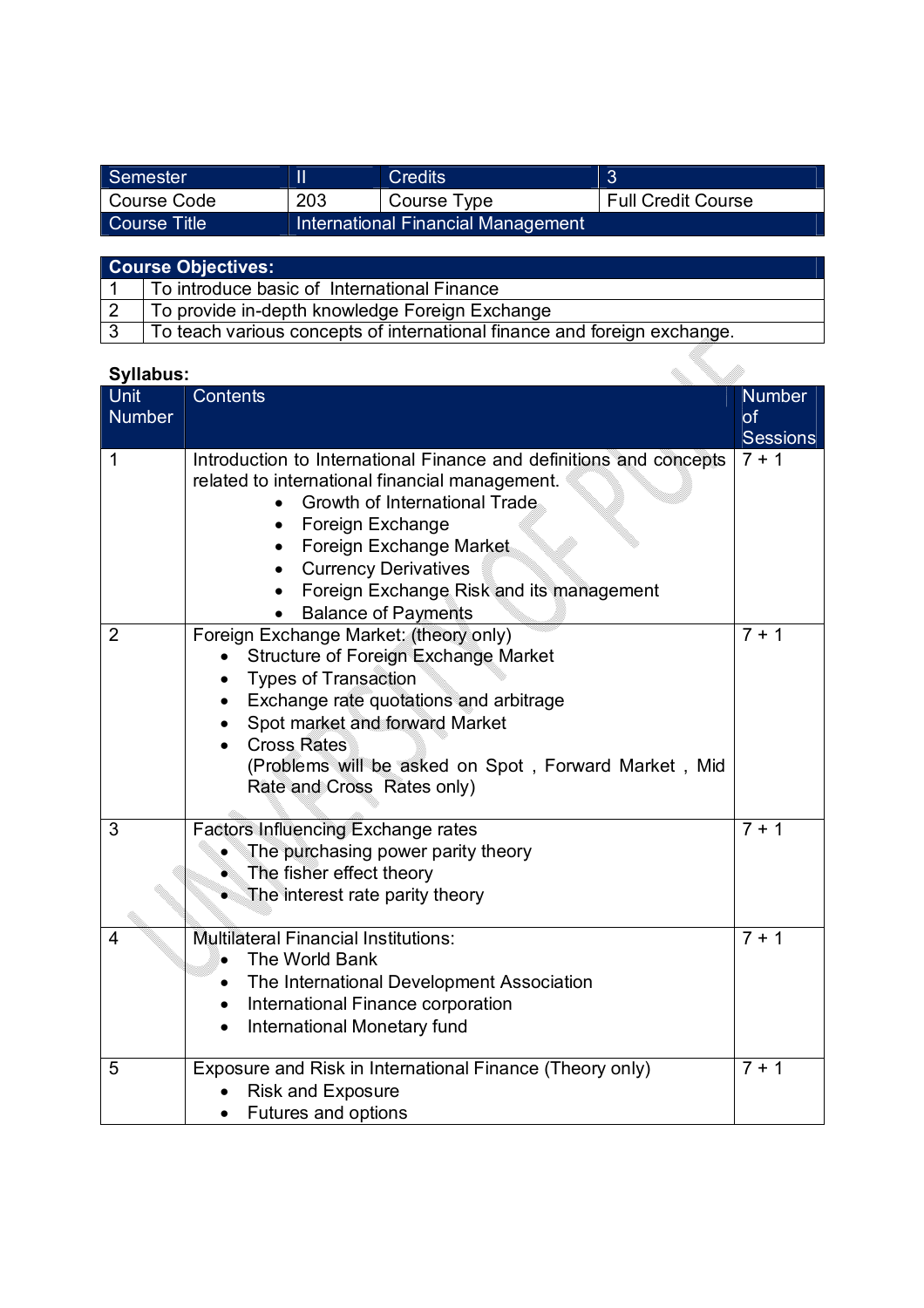| • Swaps | • Arbitrage<br>• Speculation |
|---------|------------------------------|
|---------|------------------------------|

|                | Learning Resources:                                                        |
|----------------|----------------------------------------------------------------------------|
|                | Fundamentals of International Financial Management, S. Kevin, PHI Learning |
|                | <b>Private Ltd</b>                                                         |
| $\overline{2}$ | International Financial Management, P. G. Apte, Tata Mc-Graw Hill          |

on de la construcción

OS CONTROLL

**SSS SERVICE** 

**I** 

**Service** 

**Contract Contract Contract Contract Contract Contract Contract Contract Contract Contract Contract Contract C** 

on Corporation

 $\overline{\mathscr{S}}$ 

e de la comparación de la comparación de la comparación de la comparación de la comparación de la comparación de<br>La comparación de la comparación de la comparación de la comparación de la comparación de la comparación de l

g (beredaria).<br>Tanzania (beredaria).<br>Tanzania (beredaria).

**Service Service**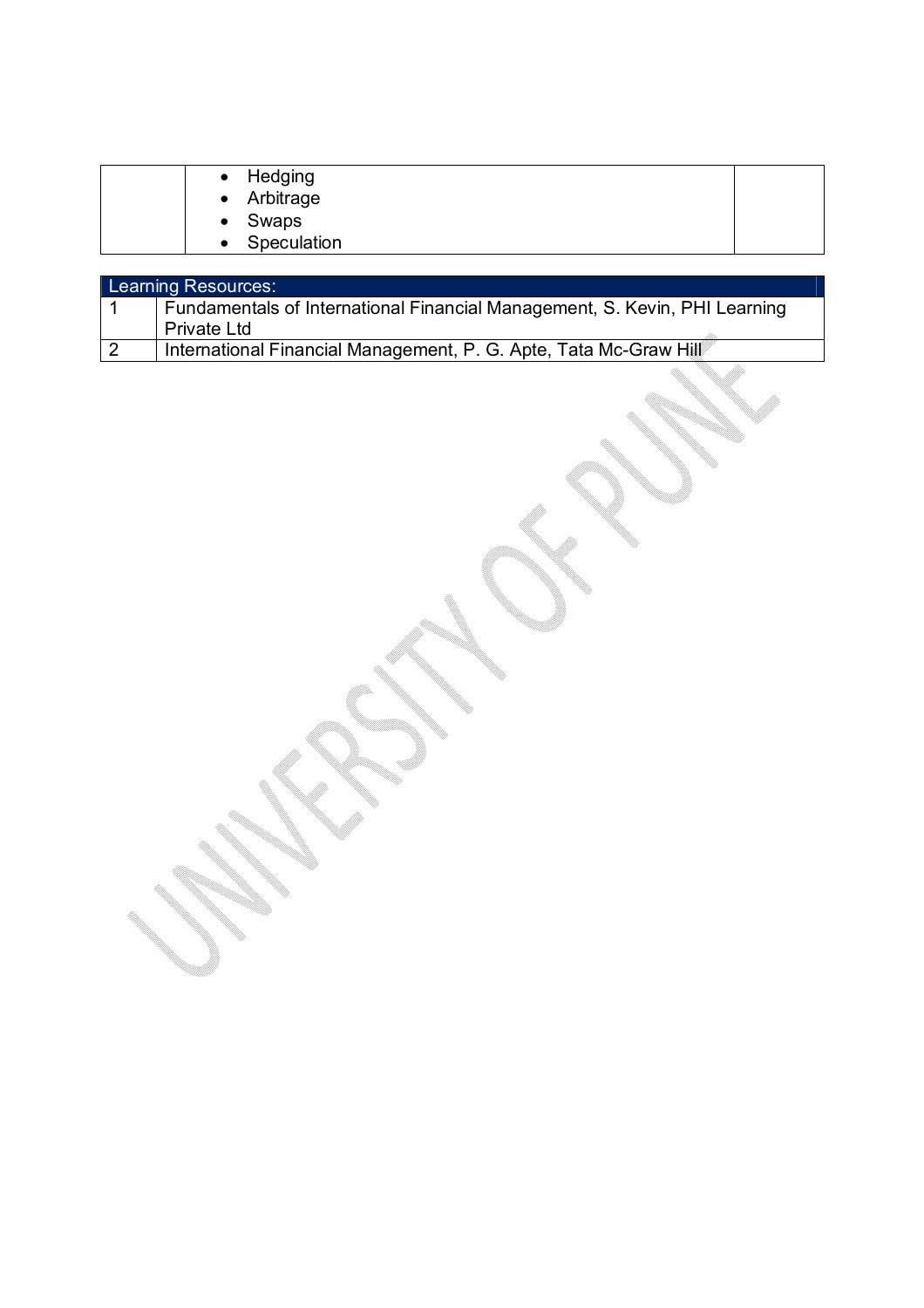| Semester     |     | <b>Credits</b>                                 |                    |
|--------------|-----|------------------------------------------------|--------------------|
| Course Code  | 204 | Course Type                                    | Full Credit Course |
| Course Title |     | <b>Equity Research with Financial Modeling</b> |                    |

| <b>Course Objectives:</b> |
|---------------------------|
|                           |

| To introduce basic excel functions used in financial modeling. |
|----------------------------------------------------------------|
| To provide in-depth knowledge of building a financial model.   |
| To teach how to write an equity research report.               |

| <b>Syllabus:</b>             |                                                                                                                                                                                                                                                                                                                                                                                                                                                                                                                            |                                                        |  |  |
|------------------------------|----------------------------------------------------------------------------------------------------------------------------------------------------------------------------------------------------------------------------------------------------------------------------------------------------------------------------------------------------------------------------------------------------------------------------------------------------------------------------------------------------------------------------|--------------------------------------------------------|--|--|
| <b>Unit</b><br><b>Number</b> | <b>Contents</b>                                                                                                                                                                                                                                                                                                                                                                                                                                                                                                            | <b>Number</b><br>of<br><b>Sessions</b><br>$\mathbf{s}$ |  |  |
| 1.                           | Equity Research - concept, definition<br>Meaning of Equity Research - Fundamental Analysis, Technical<br>Analysis.<br>Fundamental analysis - Economy analysis, Industry Analysis,<br>Company Analysis, How to write an equity research report &<br>presentation of the report with recommendation?                                                                                                                                                                                                                         | $7 + 1$                                                |  |  |
| 2.                           | Financial Modeling - Part 1 - Purpose and uses of financial<br>model, Introduction of excel functions commonly used in financial<br>modeling - lookup & references, Count, Dates, Sum, If statement<br>& its alternative, Financial functions, goal seek& macros,<br>scenario manager, Pivot table, linking workbooks, filtering /<br>sorting & creating charts                                                                                                                                                            | $7 + 1$                                                |  |  |
| 3.                           | Financial Modeling - Part 2 - Introduction of financial modeling<br>design, Input all the financial data from the annual report of the<br>company, create a common-size statement and analysis of past<br>performance in excel, trend analysis, creating a sheet for ratio<br>calculation, creating input & forecast assumptions sheet, output &<br>report sheet, sensitivity analysis, Company Valuation - equity<br>stock valuation model - Discounted Cash Flow Method, Relative<br>valuation & Dividend Discount Model | $7 + 1$                                                |  |  |
| 4.                           | Financial Modeling - Part 3 - data analysis of a company from<br>share market - Concept of oscillators and calculation of<br>oscillators from the data of 5 years prices, High, low, average<br>price moving averages - simple, exponential, rate of change<br>indicators (ROC), relative strength index, (RSI), Moving average<br>convergence and divergence (MACD)                                                                                                                                                       | $\frac{1}{7} + 1$                                      |  |  |
| 5.                           | Technical analysis - understanding various charts, chart<br>patterns and decision making using charts                                                                                                                                                                                                                                                                                                                                                                                                                      | $7 + 1$                                                |  |  |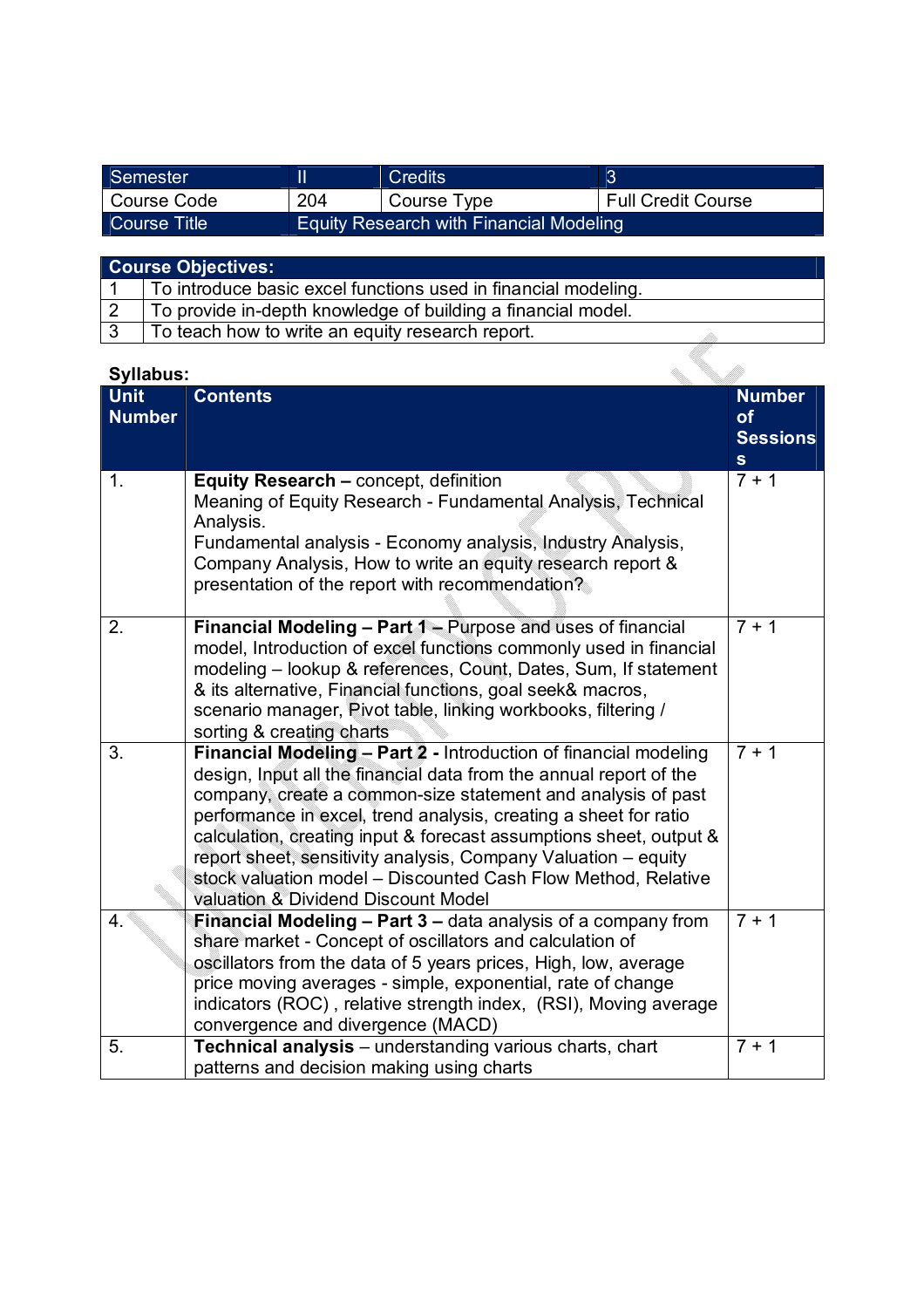| <b>Learning Resources:</b> |                   |                                                                  |  |  |  |  |  |
|----------------------------|-------------------|------------------------------------------------------------------|--|--|--|--|--|
|                            | <b>Text Books</b> | 1. Mastering Financial Modelling in Excel - Alastair L. Day      |  |  |  |  |  |
|                            |                   | 2. Valuation - Aswath Damodaran                                  |  |  |  |  |  |
|                            |                   | 3. Financial statement analysis - Gokul Sinha                    |  |  |  |  |  |
| $\overline{2}$             | Reference         | 1. Corporate Finance - A valuation approach - Simon Z. Benninga, |  |  |  |  |  |
|                            | <b>Books</b>      | Oded H. Sarig                                                    |  |  |  |  |  |
|                            |                   | 2. Corporate valuation - A guide for managers and investor -     |  |  |  |  |  |
|                            |                   | Philip R. Daves                                                  |  |  |  |  |  |
| 3                          | Supplementary     | 1. Security Analysis and Portfolio Management – Fisher,          |  |  |  |  |  |
|                            | Reading           | Jordan                                                           |  |  |  |  |  |
|                            | Material          | 2. Equity Research report of various broking firms               |  |  |  |  |  |
|                            |                   | 3. Use of databases from Capital market, ACE Equity, Crisil,     |  |  |  |  |  |
|                            |                   | and Bloomberg                                                    |  |  |  |  |  |
| 4                          | Websites          | www.moneycontrol.com                                             |  |  |  |  |  |
|                            |                   | 2. www.nseindia.com                                              |  |  |  |  |  |
|                            |                   | 3. www.bseindia.com                                              |  |  |  |  |  |
| 5                          | Journals          | 1. Dalal Street Investment Journal                               |  |  |  |  |  |
|                            |                   | 2. Capital Markets                                               |  |  |  |  |  |

**SSS**  $\mathcal{L}$ 

 $\leqslant$ 

W.

**SSS SERVICE SSS Contract Contract Contract Contract Contract Contract Contract Contract Contract Contract Contract Contract C** 

**SERVICE**